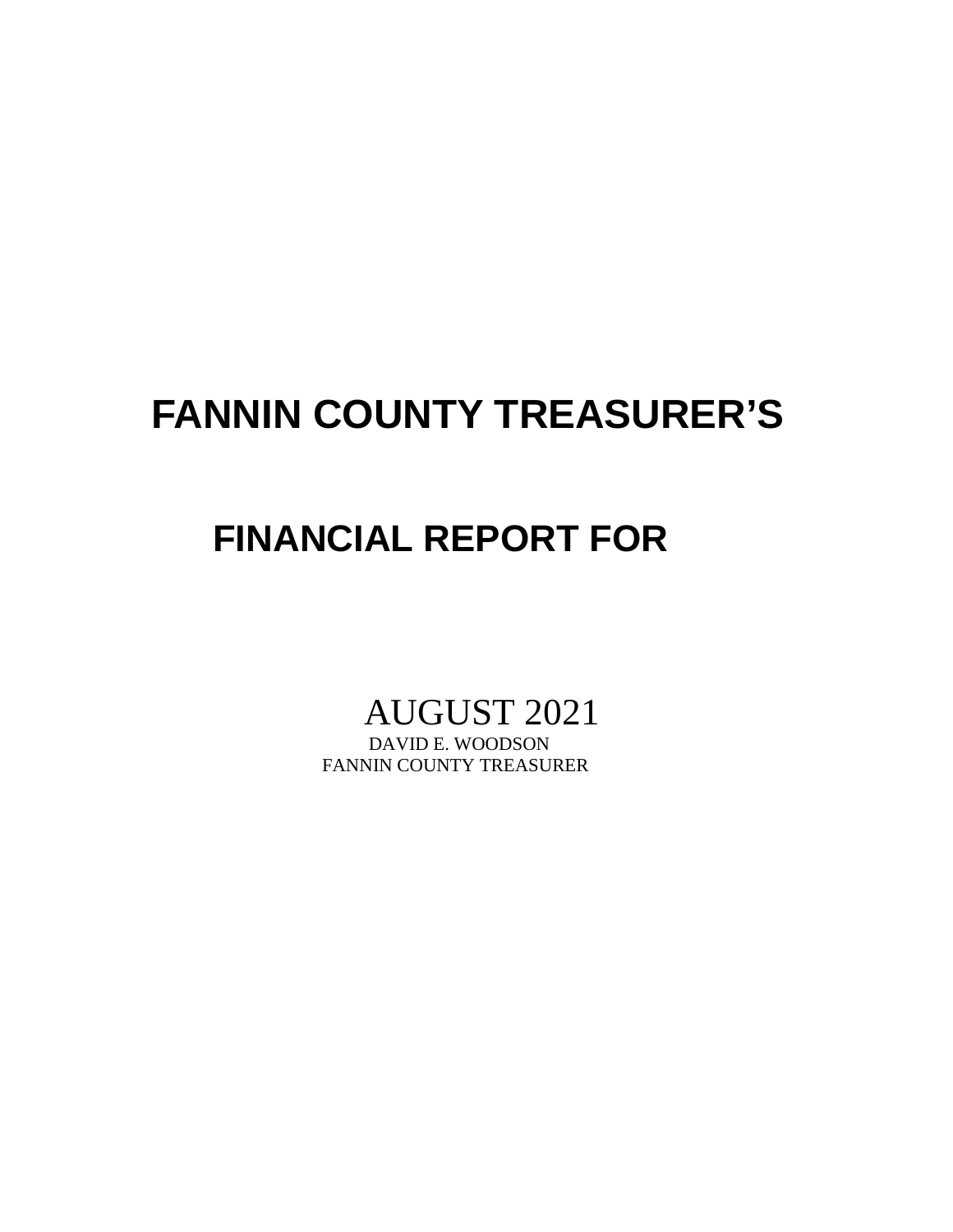

#### **Receipt Listing by Product Code**

Fannin County, TX **The County of Totals by General Ledger Distribution Accounts** 

Date Range: 08/01/2021 - 08/31/2021

| <b>Product Code</b>         |           | <b>Product Code Description</b>                      |                               |                                                              |                            |
|-----------------------------|-----------|------------------------------------------------------|-------------------------------|--------------------------------------------------------------|----------------------------|
|                             |           |                                                      |                               |                                                              |                            |
| 6th Ct of Appeals CC        |           | Co Clk 6th Ct of Appeals                             |                               |                                                              |                            |
| <b>Receipt Number</b>       | Date      | <b>EOD Packet Number</b>                             | Payor Name                    | Distribution GL Account Number                               | <b>Distribution Amount</b> |
| R00001008                   | 8/2/2021  | CLPKT00174 - Receipts 8-2-<br>2021-Posted            | <b>COUNTY CLERK</b>           | 100-340-6010 - C.C.6TH COURT OF APPEALS<br><b>FEE</b>        | $-50.00$                   |
| R00001024                   | 8/6/2021  | CLPKT00177 - Receipts 8-6-<br>2021-Posted            | <b>COUNTY CLERK</b>           | 100-340-6010 - C.C.6TH COURT OF APPEALS<br><b>FEE</b>        | $-26.93$                   |
|                             |           |                                                      |                               | 6th Ct of Appeals CC Subtotal:                               | $-76.93$                   |
| <b>Alcohol License</b>      |           | <b>Alocohol Beverage License</b>                     |                               |                                                              |                            |
| <b>Receipt Number</b>       | Date      | <b>EOD Packet Number</b>                             | Payor Name                    | Distribution GL Account Number                               | <b>Distribution Amount</b> |
| R00001057                   | 8/19/2021 | CLPKT00184 - Receipts 8-19-<br>2021-Posted           | TAX A/C                       | 100-320-2000 - ALCOHLIC BEVERAGE<br><b>LICENSE</b>           | $-6.00$                    |
|                             |           |                                                      |                               | <b>Alcohol License Subtotal:</b>                             | $-6.00$                    |
| <b>Attnys &amp; Doctors</b> |           | <b>Attnys &amp; Doctors</b>                          |                               |                                                              |                            |
| Receipt Number              | Date      | <b>EOD Packet Number</b>                             | Payor Name                    | Distribution GL Account Number                               | <b>Distribution Amount</b> |
| R00001008                   | 8/2/2021  | CLPKT00174 - Receipts 8-2-<br>2021-Posted            | <b>COUNTY CLERK</b>           | 100-318-1320 - ATTORNEYS & DOCTORS                           | $-136.47$                  |
| R00001024                   | 8/6/2021  | CLPKT00177 - Receipts 8-6-<br>2021-Posted            | <b>COUNTY CLERK</b>           | 100-318-1320 - ATTORNEYS & DOCTORS                           | $-360.75$                  |
|                             |           |                                                      |                               | <b>Attnys &amp; Doctors Subtotal:</b>                        | $-497.22$                  |
| <b>Automobile Ins Pct 4</b> |           | <b>Automobile Insurance Loss Payments</b>            |                               |                                                              |                            |
| Receipt Number              | Date      | <b>EOD Packet Number</b>                             | Payor Name                    | Distribution GL Account Number                               | <b>Distribution Amount</b> |
| R00001068                   | 8/23/2021 | CLPKT00186 - Receipts 8-23-<br>2021-Posted           | <b>TAC</b>                    | 240-370-1310 - AUTOMOBILE INSURANCE<br><b>LOSS PAYMENTS</b>  | $-37,033.00$               |
|                             |           |                                                      |                               | <b>Automobile Ins Pct 4 Subtotal:</b>                        | $-37,033.00$               |
| <b>Automobile Insurance</b> |           | <b>Automobile Insurance Loss Payment</b>             |                               |                                                              |                            |
|                             |           |                                                      |                               |                                                              |                            |
| <b>Receipt Number</b>       | Date      | <b>EOD Packet Number</b>                             | Payor Name                    | Distribution GL Account Number                               | <b>Distribution Amount</b> |
| R00001085                   |           | 8/30/2021 CLPKT00190 - Receipts 8-30-<br>2021-Posted | TAC                           | 100-370-1310 - AUTOMOBILE INSURANCE<br><b>LOSS PAYMENTS</b>  | 848.95                     |
|                             |           |                                                      |                               | Automobile Insurance Subtotal:                               | $-848.95$                  |
| <b>Bail Bond</b>            |           | <b>Bail Bond Fees</b>                                |                               |                                                              |                            |
| Receipt Number              | Date      | <b>EOD Packet Number</b>                             | Payor Name                    | Distribution GL Account Number                               | <b>Distribution Amount</b> |
| R00001032                   | 8/11/2021 | CLPKT00179 - Receipts 8-11-<br>2021-Posted           | DOC'S BAIL BONDS              | 130-345-1130 - SURETY BAIL BOND FEE                          | $-60.00$                   |
| R00001033                   |           | 8/11/2021 CLPKT00179 - Receipts 8-11-<br>2021-Posted | <b>CARPENTER'S BAIL BONDS</b> | 130-345-1130 - SURETY BAIL BOND FEE                          | $-60.00$                   |
| R00001034                   | 8/11/2021 | CLPKT00179 - Receipts 8-11-<br>2021-Posted           |                               | FANNIN COUNTY BAIL BONDS 130-345-1130 - SURETY BAIL BOND FEE | $-120.00$                  |
| R00001089                   |           | 8/31/2021 CLPKT00191 - Receipts 8-31-<br>2021-Posted | <b>CARPENTER'S BAIL BONDS</b> | 130-345-1130 - SURETY BAIL BOND FEE                          | $-15.00$                   |
| R00001090                   | 8/31/2021 | CLPKT00191 - Receipts 8-31-                          | DOC'S BAIL BONDS              | 130-345-1130 - SURETY BAIL BOND FEE                          | $-90.00$                   |

2021-Posted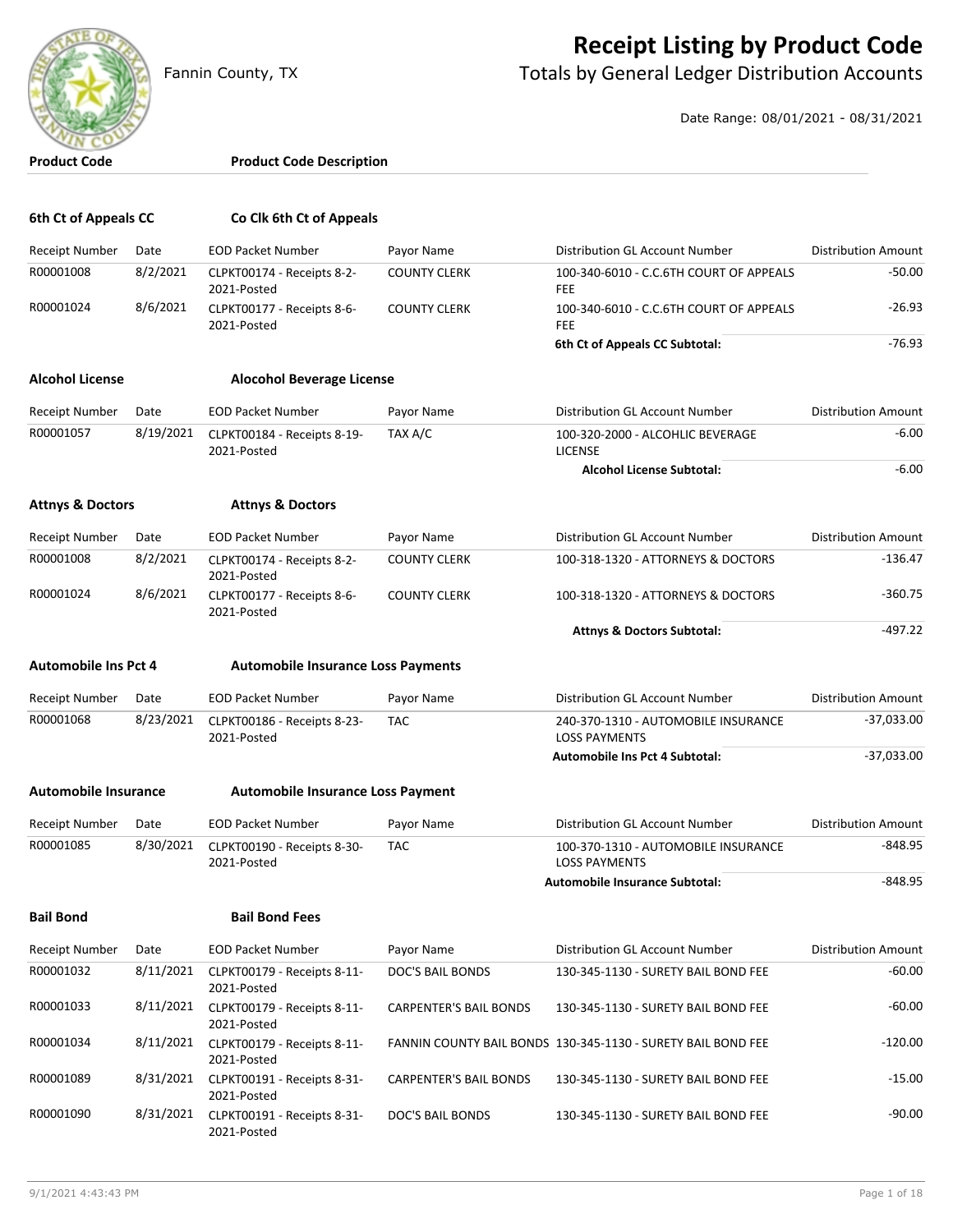| <b>Product Code</b>    |           | <b>Product Code Description</b>                      |                           |                                                              |                            |
|------------------------|-----------|------------------------------------------------------|---------------------------|--------------------------------------------------------------|----------------------------|
| R00001091              | 8/31/2021 | CLPKT00191 - Receipts 8-31-<br>2021-Posted           |                           | FANNIN COUNTY BAIL BONDS 130-345-1130 - SURETY BAIL BOND FEE | $-75.00$                   |
|                        |           |                                                      |                           | <b>Bail Bond Subtotal:</b>                                   | $-420.00$                  |
| <b>Bldg Permits</b>    |           | <b>Building Permits</b>                              |                           |                                                              |                            |
| Receipt Number         | Date      | <b>EOD Packet Number</b>                             | Payor Name                | Distribution GL Account Number                               | <b>Distribution Amount</b> |
| R00001043              | 8/16/2021 | CLPKT00182 - Receipts 8-16-<br>2021-Posted           | ROGER L. VANDERTUIN       | 100-340-6550 - BUILDING PERMITS                              | $-150.00$                  |
|                        |           |                                                      |                           | <b>Bldg Permits Subtotal:</b>                                | $-150.00$                  |
| <b>Blood Draws</b>     |           | <b>Blood Draws</b>                                   |                           |                                                              |                            |
| <b>Receipt Number</b>  | Date      | <b>EOD Packet Number</b>                             | Payor Name                | Distribution GL Account Number                               | <b>Distribution Amount</b> |
| R00001053              | 8/19/2021 | CLPKT00184 - Receipts 8-19-<br>2021-Posted           | <b>FANNIN COUNTY CSCD</b> | 360-370-1300 - REFUNDS &<br>MISCELLANEOUS                    | $-62.60$                   |
| R00001078              | 8/26/2021 | CLPKT00188 - Receipts 8-26-<br>2021-Posted           | <b>COUNTY CLERK</b>       | 360-370-1300 - REFUNDS &<br><b>MISCELLANEOUS</b>             | $-21.43$                   |
|                        |           |                                                      |                           | <b>Blood Draws Subtotal:</b>                                 | $-84.03$                   |
| <b>Bond Forfeiture</b> |           | <b>Bond Forfeiture</b>                               |                           |                                                              |                            |
| <b>Receipt Number</b>  | Date      | <b>EOD Packet Number</b>                             | Payor Name                | Distribution GL Account Number                               | <b>Distribution Amount</b> |
| R00001024              | 8/6/2021  | CLPKT00177 - Receipts 8-6-<br>2021-Posted            | <b>COUNTY CLERK</b>       | 100-352-2010 - BOND FORFEITURES                              | $-5.00$                    |
|                        |           |                                                      |                           | <b>Bond Forfeiture Subtotal:</b>                             | $-5.00$                    |
| <b>Bond Super Fees</b> |           | <b>Bond Supervision Fees</b>                         |                           |                                                              |                            |
| <b>Receipt Number</b>  | Date      | <b>EOD Packet Number</b>                             | Payor Name                | Distribution GL Account Number                               | <b>Distribution Amount</b> |
| R00001044              | 8/16/2021 | CLPKT00182 - Receipts 8-16-<br>2021-Posted           | <b>FANNIN COUNTY CSCD</b> | 100-340-5730 - BOND SUPERVISION FEES                         | $-7,561.00$                |
|                        |           |                                                      |                           | <b>Bond Super Fees Subtotal:</b>                             | $-7,561.00$                |
| <b>Car Reg General</b> |           | <b>Car Reg General</b>                               |                           |                                                              |                            |
| Receipt Number         | Date      | <b>EOD Packet Number</b>                             | Payor Name                | Distribution GL Account Number                               | <b>Distribution Amount</b> |
| R00001017              | 8/4/2021  | CLPKT00176 - Receipts 8-4-<br>2021-Posted            | TAX A/C                   | 100-321-2000 - COMMISSIONS ON CAR<br><b>REGIST</b>           | -2.30                      |
| R00001018              | 8/4/2021  | CLPKT00176 - Receipts 8-4-<br>2021-Posted            | TAX A/C                   | 100-321-2000 - COMMISSIONS ON CAR<br>REGIST                  | $-2,277.05$                |
| R00001058              | 8/19/2021 | CLPKT00184 - Receipts 8-19-<br>2021-Posted           | TAX A/C                   | 100-321-2000 - COMMISSIONS ON CAR<br>REGIST                  | $-9.20$                    |
| R00001059              | 8/19/2021 | CLPKT00184 - Receipts 8-19-<br>2021-Posted           | TAX A/C                   | 100-321-2000 - COMMISSIONS ON CAR<br>REGIST                  | $-2,409.05$                |
| R00001061              |           | 8/19/2021 CLPKT00184 - Receipts 8-19-<br>2021-Posted | TAX A/C                   | 100-321-2000 - COMMISSIONS ON CAR<br><b>REGIST</b>           | $-1,868.55$                |
| R00001062              |           | 8/19/2021 CLPKT00184 - Receipts 8-19-<br>2021-Posted | TAX A/C                   | 100-321-2000 - COMMISSIONS ON CAR<br><b>REGIST</b>           | $-11.70$                   |
| R00001080              |           | 8/26/2021 CLPKT00188 - Receipts 8-26-<br>2021-Posted | TAX A/C                   | 100-321-2000 - COMMISSIONS ON CAR<br><b>REGIST</b>           | $-2.30$                    |
| R00001081              | 8/26/2021 | CLPKT00188 - Receipts 8-26-<br>2021-Posted           | TAX A/C                   | 100-321-2000 - COMMISSIONS ON CAR<br><b>REGIST</b>           | $-2,092.65$                |
|                        |           |                                                      |                           | <b>Car Reg General Subtotal:</b>                             | $-8,672.80$                |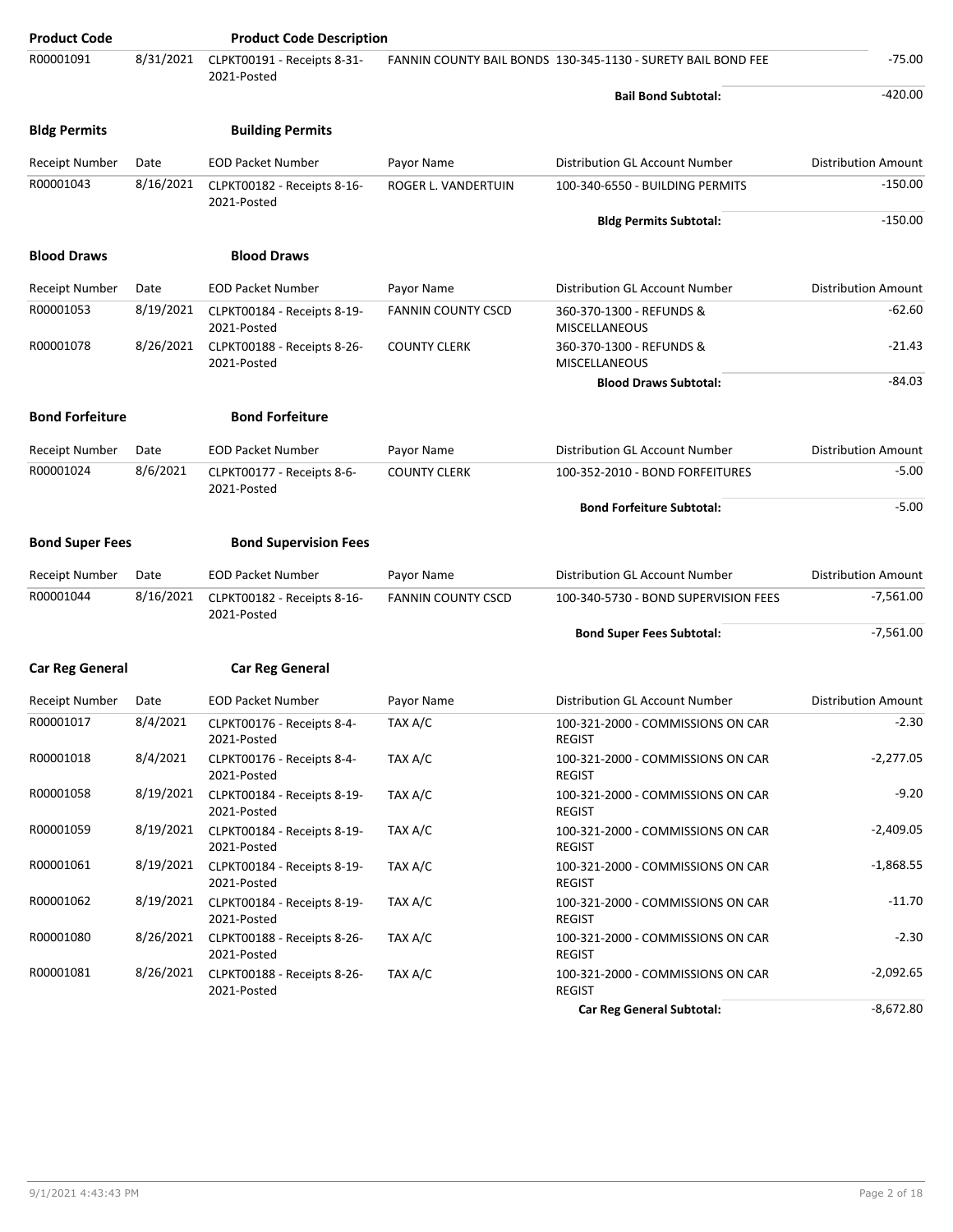| <b>Product Code</b>  |           | <b>Product Code Description</b>                      |            |                                         |                            |
|----------------------|-----------|------------------------------------------------------|------------|-----------------------------------------|----------------------------|
| Car Reg R&B Percenta |           | <b>Car Reg R&amp;B Percentages</b>                   |            |                                         |                            |
| Receipt Number       | Date      | <b>EOD Packet Number</b>                             | Payor Name | Distribution GL Account Number          | <b>Distribution Amount</b> |
| R00001017            | 8/4/2021  | CLPKT00176 - Receipts 8-4-<br>2021-Posted            | TAX A/C    | 210-321-3000 - COUNTY'S ADDITIONAL \$10 | $-2.04$                    |
|                      |           |                                                      |            | 220-321-3000 - COUNTY'S ADDITIONAL \$10 | $-2.37$                    |
|                      |           |                                                      |            | 230-321-3000 - COUNTY'S ADDITIONAL \$10 | $-3.56$                    |
|                      |           |                                                      |            | 240-321-3000 - COUNTY'S ADDITIONAL \$10 | $-2.03$                    |
| R00001018            | 8/4/2021  | CLPKT00176 - Receipts 8-4-<br>2021-Posted            | TAX A/C    | 210-321-3000 - COUNTY'S ADDITIONAL \$10 | $-1,485.70$                |
|                      |           |                                                      |            | 220-321-3000 - COUNTY'S ADDITIONAL \$10 | $-1,730.65$                |
|                      |           |                                                      |            | 230-321-3000 - COUNTY'S ADDITIONAL \$10 | $-2,595.97$                |
|                      |           |                                                      |            | 240-321-3000 - COUNTY'S ADDITIONAL \$10 | $-1,477.68$                |
| R00001058            | 8/19/2021 | CLPKT00184 - Receipts 8-19-<br>2021-Posted           | TAX A/C    | 210-321-3000 - COUNTY'S ADDITIONAL \$10 | $-4.08$                    |
|                      |           |                                                      |            | 220-321-3000 - COUNTY'S ADDITIONAL \$10 | $-4.75$                    |
|                      |           |                                                      |            | 230-321-3000 - COUNTY'S ADDITIONAL \$10 | $-7.12$                    |
|                      |           |                                                      |            | 240-321-3000 - COUNTY'S ADDITIONAL \$10 | $-4.05$                    |
| R00001059            |           | 8/19/2021 CLPKT00184 - Receipts 8-19-<br>2021-Posted | TAX A/C    | 210-321-3000 - COUNTY'S ADDITIONAL \$10 | $-1,675.24$                |
|                      |           |                                                      |            | 220-321-3000 - COUNTY'S ADDITIONAL \$10 | $-1,951.43$                |
|                      |           |                                                      |            | 230-321-3000 - COUNTY'S ADDITIONAL \$10 | $-2,927.14$                |
|                      |           |                                                      |            | 240-321-3000 - COUNTY'S ADDITIONAL \$10 | $-1,666.19$                |
| R00001061            |           | 8/19/2021 CLPKT00184 - Receipts 8-19-<br>2021-Posted | TAX A/C    | 210-321-3000 - COUNTY'S ADDITIONAL \$10 | $-1,322.66$                |
|                      |           |                                                      |            | 220-321-3000 - COUNTY'S ADDITIONAL \$10 | $-1,540.73$                |
|                      |           |                                                      |            | 230-321-3000 - COUNTY'S ADDITIONAL \$10 | $-2,311.09$                |
|                      |           |                                                      |            | 240-321-3000 - COUNTY'S ADDITIONAL \$10 | $-1,315.52$                |
| R00001062            |           | 8/19/2021 CLPKT00184 - Receipts 8-19-<br>2021-Posted | TAX A/C    | 210-321-3000 - COUNTY'S ADDITIONAL \$10 | $-8.15$                    |
|                      |           |                                                      |            | 220-321-3000 - COUNTY'S ADDITIONAL \$10 | $-9.50$                    |
|                      |           |                                                      |            | 230-321-3000 - COUNTY'S ADDITIONAL \$10 | $-14.24$                   |
|                      |           |                                                      |            | 240-321-3000 - COUNTY'S ADDITIONAL \$10 | $-8.11$                    |
| R00001080            |           | 8/26/2021 CLPKT00188 - Receipts 8-26-<br>2021-Posted | TAX A/C    | 210-321-3000 - COUNTY'S ADDITIONAL \$10 | $-2.04$                    |
|                      |           |                                                      |            | 220-321-3000 - COUNTY'S ADDITIONAL \$10 | $-2.37$                    |
|                      |           |                                                      |            | 230-321-3000 - COUNTY'S ADDITIONAL \$10 | $-3.56$                    |
|                      |           |                                                      |            | 240-321-3000 - COUNTY'S ADDITIONAL \$10 | $-2.03$                    |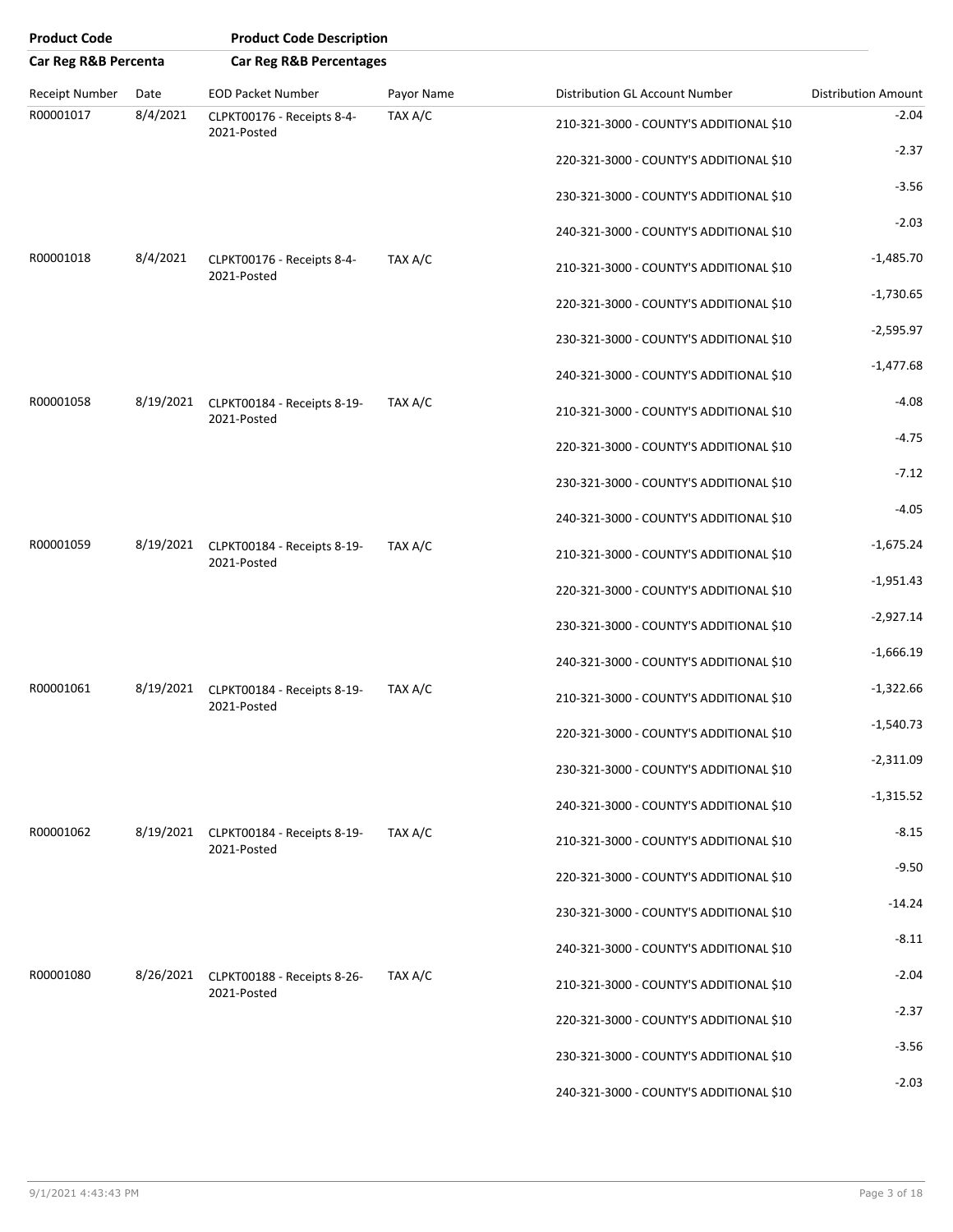| <b>Product Code</b>     |           | <b>Product Code Description</b>                                |                          |                                                   |                            |
|-------------------------|-----------|----------------------------------------------------------------|--------------------------|---------------------------------------------------|----------------------------|
| R00001081               | 8/26/2021 | CLPKT00188 - Receipts 8-26-<br>2021-Posted                     | TAX A/C                  | 210-321-3000 - COUNTY'S ADDITIONAL \$10           | $-1,281.90$                |
|                         |           |                                                                |                          | 220-321-3000 - COUNTY'S ADDITIONAL \$10           | $-1,493.25$                |
|                         |           |                                                                |                          | 230-321-3000 - COUNTY'S ADDITIONAL \$10           | $-2,239.87$                |
|                         |           |                                                                |                          | 240-321-3000 - COUNTY'S ADDITIONAL \$10           | $-1,274.98$                |
|                         |           |                                                                |                          | Car Reg R&B Percenta Subtotal:                    | $-28,370.00$               |
| <b>Car Titles</b>       |           | <b>Commission on Car Titles</b>                                |                          |                                                   |                            |
| <b>Receipt Number</b>   | Date      | <b>EOD Packet Number</b>                                       | Payor Name               | Distribution GL Account Number                    | <b>Distribution Amount</b> |
| R00001019               | 8/4/2021  | CLPKT00176 - Receipts 8-4-<br>2021-Posted                      | TAX A/C                  | 100-321-2500 - COMMISSION ON CAR<br><b>TITLES</b> | $-735.00$                  |
| R00001060               | 8/19/2021 | CLPKT00184 - Receipts 8-19-<br>2021-Posted                     | TAX A/C                  | 100-321-2500 - COMMISSION ON CAR<br><b>TITLES</b> | $-855.00$                  |
| R00001063               | 8/19/2021 | CLPKT00184 - Receipts 8-19-<br>2021-Posted                     | TAX A/C                  | 100-321-2500 - COMMISSION ON CAR<br><b>TITLES</b> | $-810.00$                  |
| R00001079               | 8/26/2021 | CLPKT00188 - Receipts 8-26-<br>2021-Posted                     | TAX A/C                  | 100-321-2500 - COMMISSION ON CAR<br><b>TITLES</b> | $-930.00$                  |
|                         |           |                                                                |                          | <b>Car Titles Subtotal:</b>                       | $-3,330.00$                |
| <b>Cobra Health</b>     |           | <b>Payroll Cobra Health</b>                                    |                          |                                                   |                            |
| Receipt Number          | Date      | <b>EOD Packet Number</b>                                       | Payor Name               | Distribution GL Account Number                    | <b>Distribution Amount</b> |
| R00001011               | 8/2/2021  | CLPKT00174 - Receipts 8-2-<br>2021-Posted                      | <b>VALTA SIEBENTHALL</b> | 950-370-1300 - REFUNDS &<br><b>MISCELLANEOUS</b>  | $-988.96$                  |
| R00001025               | 8/9/2021  | CLPKT00178 - Receipts 8-9-201- LEONARD J. BAXTER JR.<br>Posted |                          | 950-370-1300 - REFUNDS &<br>MISCELLANEOUS         | $-1,014.68$                |
| R00001026               | 8/9/2021  | CLPKT00178 - Receipts 8-9-201- SUZANNE STOWE<br>Posted         |                          | 950-370-1300 - REFUNDS &<br><b>MISCELLANEOUS</b>  | $-988.96$                  |
| R00001037               | 8/12/2021 | CLPKT00180 - Receipts 8-12-<br>2021-Posted                     | PEGGY HIX                | 950-370-1300 - REFUNDS &<br><b>MISCELLANEOUS</b>  | $-988.96$                  |
| R00001067               | 8/23/2021 | CLPKT00186 - Receipts 8-23-<br>2021-Posted                     | R.B. MULCAHY SETTERBERG  | 950-370-1300 - REFUNDS &<br><b>MISCELLANEOUS</b>  | $-1,014.68$                |
|                         |           |                                                                |                          | <b>Cobra Health Subtotal:</b>                     | $-4,996.24$                |
| <b>Const Pct 3 Fees</b> |           | <b>Const Pct 3 Fees</b>                                        |                          |                                                   |                            |
| <b>Receipt Number</b>   | Date      | <b>EOD Packet Number</b>                                       | Payor Name               | Distribution GL Account Number                    | <b>Distribution Amount</b> |
| R00001036               | 8/12/2021 | CLPKT00180 - Receipts 8-12-                                    | <b>CONSTABLE PCT. #3</b> | 100-340-5530 - CONSTABLE PCT. 3 FEES              | $-75.00$                   |
|                         |           | 2021-Posted                                                    |                          |                                                   |                            |
|                         |           |                                                                |                          | <b>Const Pct 3 Fees Subtotal:</b>                 | $-75.00$                   |
| <b>County Clerk</b>     |           | <b>County Clerk</b>                                            |                          |                                                   |                            |
| <b>Receipt Number</b>   | Date      | <b>EOD Packet Number</b>                                       | Payor Name               | Distribution GL Account Number                    | <b>Distribution Amount</b> |
| R00001008               | 8/2/2021  | CLPKT00174 - Receipts 8-2-<br>2021-Posted                      | <b>COUNTY CLERK</b>      | 100-340-4030 - COUNTY CLERK FEES                  | $-21,910.29$               |
| R00001024               | 8/6/2021  | CLPKT00177 - Receipts 8-6-<br>2021-Posted                      | <b>COUNTY CLERK</b>      | 100-340-4030 - COUNTY CLERK FEES                  | $-19,209.67$               |
|                         |           |                                                                |                          | <b>County Clerk Subtotal:</b>                     | $-41,119.96$               |
| <b>County Judge</b>     |           | <b>County Judge</b>                                            |                          |                                                   |                            |
| <b>Receipt Number</b>   | Date      | <b>EOD Packet Number</b>                                       | Payor Name               | Distribution GL Account Number                    | <b>Distribution Amount</b> |
| R00001008               | 8/2/2021  | CLPKT00174 - Receipts 8-2-<br>2021-Posted                      | <b>COUNTY CLERK</b>      | 100-340-4000 - COUNTY JUDGE FEES                  | -49.66                     |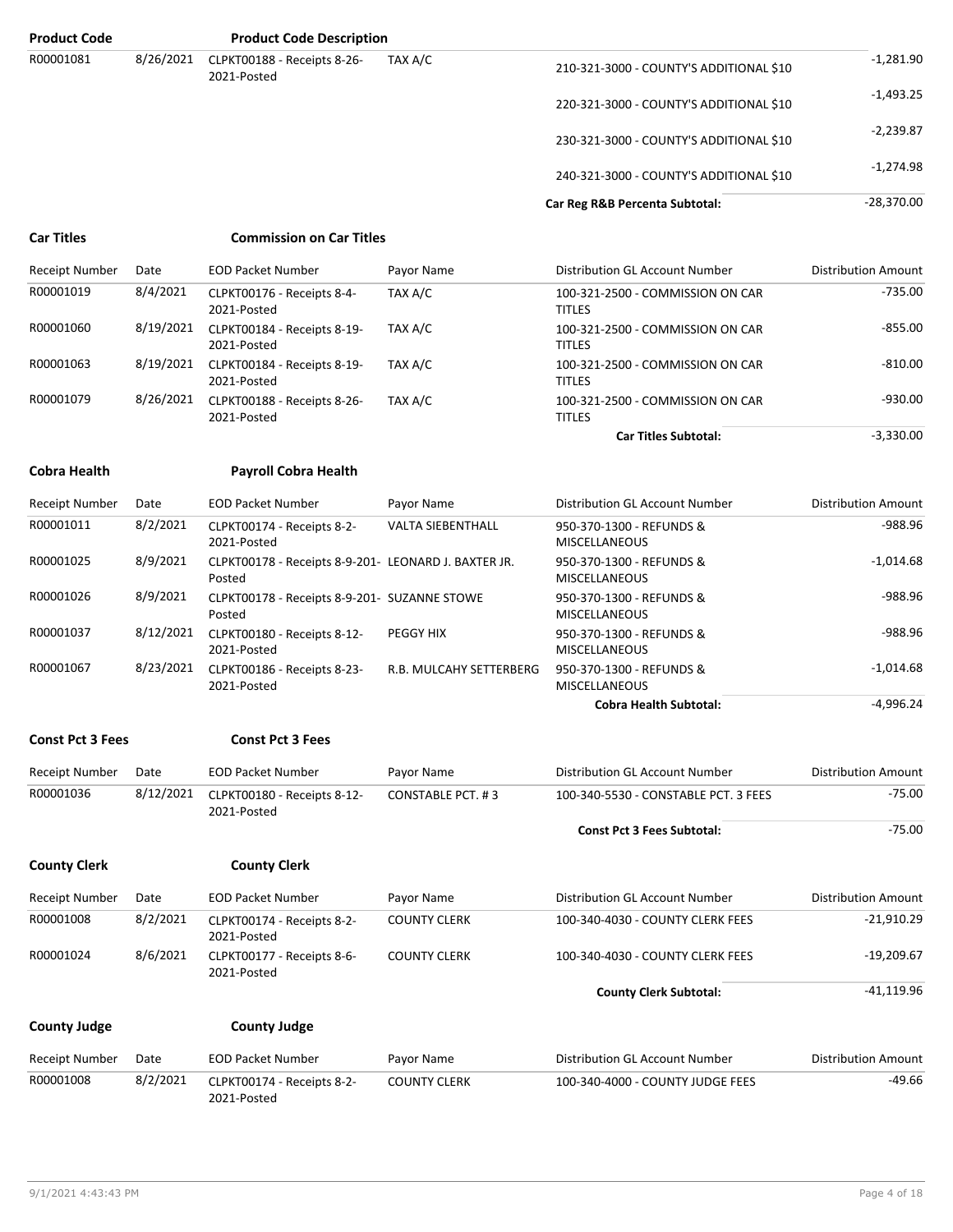| <b>Product Code</b>         |           | <b>Product Code Description</b>            |                           |                                                                  |                            |
|-----------------------------|-----------|--------------------------------------------|---------------------------|------------------------------------------------------------------|----------------------------|
| R00001024                   | 8/6/2021  | CLPKT00177 - Receipts 8-6-<br>2021-Posted  | <b>COUNTY CLERK</b>       | 100-340-4000 - COUNTY JUDGE FEES                                 | $-45.18$                   |
|                             |           |                                            |                           | <b>County Judge Subtotal:</b>                                    | $-94.84$                   |
| <b>County Records Mgt</b>   |           | <b>County Records Mgt</b>                  |                           |                                                                  |                            |
| Receipt Number              | Date      | <b>EOD Packet Number</b>                   | Payor Name                | Distribution GL Account Number                                   | <b>Distribution Amount</b> |
| R00001008                   | 8/2/2021  | CLPKT00174 - Receipts 8-2-<br>2021-Posted  | <b>COUNTY CLERK</b>       | 200-370-1350 - CO.OFFICE REC.MNGMT.FEE                           | $-244.44$                  |
| R00001024                   | 8/6/2021  | CLPKT00177 - Receipts 8-6-<br>2021-Posted  | <b>COUNTY CLERK</b>       | 200-370-1350 - CO.OFFICE REC.MNGMT.FEE                           | $-127.10$                  |
|                             |           |                                            |                           | <b>County Records Mgt Subtotal:</b>                              | $-371.54$                  |
| <b>Court Costs</b>          |           | <b>Court Cost and Arrest Fees</b>          |                           |                                                                  |                            |
| <b>Receipt Number</b>       | Date      | <b>EOD Packet Number</b>                   | Payor Name                | Distribution GL Account Number                                   | <b>Distribution Amount</b> |
| R00001008                   | 8/2/2021  | CLPKT00174 - Receipts 8-2-<br>2021-Posted  | <b>COUNTY CLERK</b>       | 100-318-1300 - COURT COSTS/ARREST FEES                           | $-3,392.64$                |
| R00001024                   | 8/6/2021  | CLPKT00177 - Receipts 8-6-<br>2021-Posted  | <b>COUNTY CLERK</b>       | 100-318-1300 - COURT COSTS/ARREST FEES                           | $-2,148.82$                |
| R00001052                   | 8/19/2021 | CLPKT00184 - Receipts 8-19-<br>2021-Posted | <b>FANNIN COUNTY CSCD</b> | 100-318-1300 - COURT COSTS/ARREST FEES                           | $-8.58$                    |
|                             |           |                                            |                           | <b>Court Costs Subtotal:</b>                                     | $-5,550.04$                |
| <b>Court Rec Pres CoClk</b> |           | <b>County Clerk Court Rec Pres</b>         |                           |                                                                  |                            |
| <b>Receipt Number</b>       | Date      | <b>EOD Packet Number</b>                   | Payor Name                | Distribution GL Account Number                                   | <b>Distribution Amount</b> |
| R00001008                   | 8/2/2021  | CLPKT00174 - Receipts 8-2-<br>2021-Posted  | <b>COUNTY CLERK</b>       | 126-370-1330 - CO.CLK.COURT RECORDS<br>PRESERVATION              | $-100.00$                  |
| R00001024                   | 8/6/2021  | CLPKT00177 - Receipts 8-6-<br>2021-Posted  | <b>COUNTY CLERK</b>       | 126-370-1330 - CO.CLK.COURT RECORDS<br>PRESERVATION              | $-53.87$                   |
|                             |           |                                            |                           | <b>Court Rec Pres CoClk Subtotal:</b>                            | $-153.87$                  |
| <b>Court Reporter</b>       |           | <b>Court Reporter</b>                      |                           |                                                                  |                            |
| <b>Receipt Number</b>       | Date      | <b>EOD Packet Number</b>                   | Payor Name                | Distribution GL Account Number                                   | <b>Distribution Amount</b> |
| R00001008                   | 8/2/2021  | CLPKT00174 - Receipts 8-2-<br>2021-Posted  | <b>COUNTY CLERK</b>       | 100-370-1620 - COURT REPORTER SERVICE<br>FEE                     | $-150.00$                  |
| R00001024                   | 8/6/2021  | CLPKT00177 - Receipts 8-6-<br>2021-Posted  | <b>COUNTY CLERK</b>       | 100-370-1620 - COURT REPORTER SERVICE<br><b>FEE</b>              | -81.21                     |
|                             |           |                                            |                           | <b>Court Reporter Subtotal:</b>                                  | $-231.21$                  |
| <b>Courthouse Restorati</b> |           | <b>THC CH Restoration</b>                  |                           |                                                                  |                            |
| Receipt Number              | Date      | <b>EOD Packet Number</b>                   | Payor Name                | <b>Distribution GL Account Number</b>                            | <b>Distribution Amount</b> |
| R00001077                   | 8/26/2021 | CLPKT00188 - Receipts 8-26-<br>2021-Posted |                           | TEXAS HISTORICAL COMMISSIC 670-330-5100 - COURTHOUSE RESTORATION | -316,461.71                |
|                             |           |                                            |                           | <b>Courthouse Restorati Subtotal:</b>                            | -316,461.71                |
| <b>Courthouse Sec CoClk</b> |           | <b>County Clerk</b>                        |                           |                                                                  |                            |
| Receipt Number              | Date      | <b>EOD Packet Number</b>                   | Payor Name                | Distribution GL Account Number                                   | <b>Distribution Amount</b> |
| R00001008                   | 8/2/2021  | CLPKT00174 - Receipts 8-2-<br>2021-Posted  | <b>COUNTY CLERK</b>       | 110-340-6000 - COUNTY CLERK FEES                                 | -824.28                    |
| R00001024                   | 8/6/2021  | CLPKT00177 - Receipts 8-6-<br>2021-Posted  | <b>COUNTY CLERK</b>       | 110-340-6000 - COUNTY CLERK FEES                                 | -777.42                    |
|                             |           |                                            |                           | <b>Courthouse Sec CoClk Subtotal:</b>                            | $-1,601.70$                |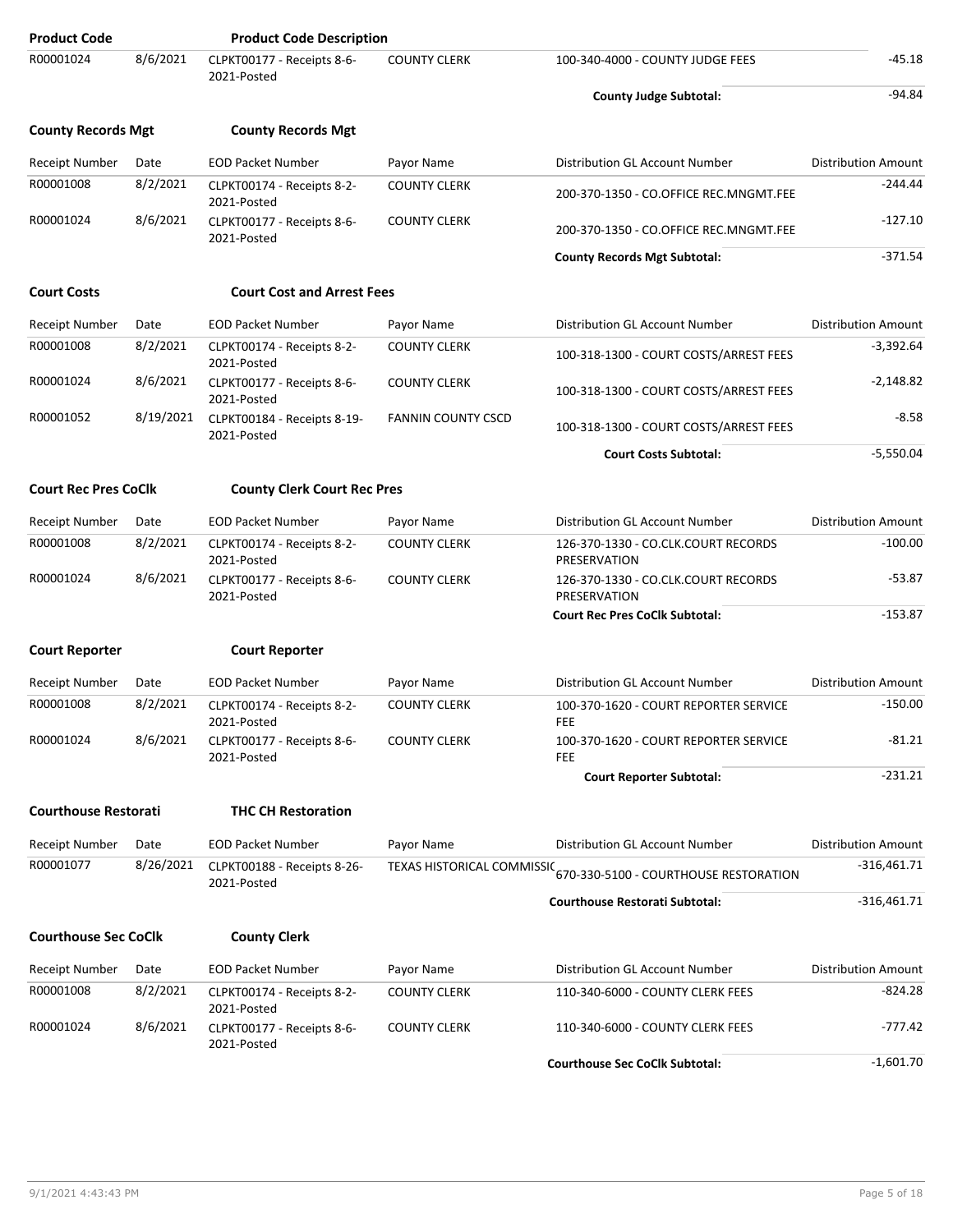| <b>Product Code</b>      |           | <b>Product Code Description</b>            |                               |                                                     |                            |
|--------------------------|-----------|--------------------------------------------|-------------------------------|-----------------------------------------------------|----------------------------|
| <b>CTIF Pct 2</b>        |           | <b>County Transp Infrastructure</b>        |                               |                                                     |                            |
| <b>Receipt Number</b>    | Date      | <b>EOD Packet Number</b>                   | Payor Name                    | Distribution GL Account Number                      | <b>Distribution Amount</b> |
| R00001074                | 8/24/2021 | CLPKT00187 - Receipts 8-24-<br>2021-Posted | <b>COMPTROLLER</b>            | 220-330-2200 - CTIF GRANT                           | $-26,400.00$               |
|                          |           |                                            |                               | <b>CTIF Pct 2 Subtotal:</b>                         | $-26,400.00$               |
| <b>Culvert General</b>   |           | <b>Culvert Permit</b>                      |                               |                                                     |                            |
| <b>Receipt Number</b>    | Date      | <b>EOD Packet Number</b>                   | Payor Name                    | Distribution GL Account Number                      | <b>Distribution Amount</b> |
| R00001020                | 8/6/2021  | CLPKT00177 - Receipts 8-6-<br>2021-Posted  | <b>COLTEN LENNON</b>          | 100-370-1420 - CULVERT PERMITTING<br><b>PROCESS</b> | $-10.00$                   |
| R00001029                | 8/11/2021 | CLPKT00179 - Receipts 8-11-<br>2021-Posted | BLUE MEADOWS HOMES LLC        | 100-370-1420 - CULVERT PERMITTING<br><b>PROCESS</b> | $-10.00$                   |
| R00001048                | 8/17/2021 | CLPKT00183 - Receipts 8-17-<br>2021-Posted | <b>TRISTA HILL</b>            | 100-370-1420 - CULVERT PERMITTING<br><b>PROCESS</b> | $-10.00$                   |
| R00001056                | 8/19/2021 | CLPKT00184 - Receipts 8-19-<br>2021-Posted | <b>CHARLES COTTRELL</b>       | 100-370-1420 - CULVERT PERMITTING<br><b>PROCESS</b> | $-10.00$                   |
|                          |           |                                            |                               | <b>Culvert General Subtotal:</b>                    | $-40.00$                   |
| <b>Culvert R&amp;B 1</b> |           | <b>Culvert Permit</b>                      |                               |                                                     |                            |
| <b>Receipt Number</b>    | Date      | <b>EOD Packet Number</b>                   | Payor Name                    | Distribution GL Account Number                      | <b>Distribution Amount</b> |
| R00001029                | 8/11/2021 | CLPKT00179 - Receipts 8-11-<br>2021-Posted | <b>BLUE MEADOWS HOMES LLC</b> | 210-370-1420 - CULVERT PERMITTING<br><b>PROCESS</b> | $-20.00$                   |
|                          |           |                                            |                               | <b>Culvert R&amp;B 1 Subtotal:</b>                  | $-20.00$                   |
| <b>Culvert R&amp;B 2</b> |           | <b>Culvert Permit</b>                      |                               |                                                     |                            |
| <b>Receipt Number</b>    | Date      | <b>EOD Packet Number</b>                   | Payor Name                    | Distribution GL Account Number                      | <b>Distribution Amount</b> |
| R00001056                | 8/19/2021 | CLPKT00184 - Receipts 8-19-<br>2021-Posted | <b>CHARLES COTTRELL</b>       | 220-370-1420 - CULVERT PERMITTING<br><b>PROCESS</b> | $-20.00$                   |
|                          |           |                                            |                               | <b>Culvert R&amp;B 2 Subtotal:</b>                  | $-20.00$                   |
| <b>Culvert R&amp;B 3</b> |           | <b>Culvert Permit</b>                      |                               |                                                     |                            |
| <b>Receipt Number</b>    | Date      | <b>EOD Packet Number</b>                   | Payor Name                    | Distribution GL Account Number                      | <b>Distribution Amount</b> |
| R00001020                | 8/6/2021  | CLPKT00177 - Receipts 8-6-<br>2021-Posted  | <b>COLTEN LENNON</b>          | 230-370-1420 - CULVERT PERMITTING<br><b>PROCESS</b> | $-20.00$                   |
|                          |           |                                            |                               | <b>Culvert R&amp;B 3 Subtotal:</b>                  | $-20.00$                   |
| <b>Culvert R&amp;B4</b>  |           | <b>Culvert Permit</b>                      |                               |                                                     |                            |
| <b>Receipt Number</b>    | Date      | <b>EOD Packet Number</b>                   | Payor Name                    | Distribution GL Account Number                      | <b>Distribution Amount</b> |
| R00001048                | 8/17/2021 | CLPKT00183 - Receipts 8-17-<br>2021-Posted | <b>TRISTA HILL</b>            | 240-370-1420 - CULVERT PERMITTING<br><b>PROCESS</b> | -20.00                     |
|                          |           |                                            |                               | <b>Culvert R&amp;B4 Subtotal:</b>                   | $-20.00$                   |
| <b>Current Prop Tax</b>  |           | <b>Flat Amount</b>                         |                               |                                                     |                            |
| <b>Receipt Number</b>    | Date      | <b>EOD Packet Number</b>                   | Payor Name                    | Distribution GL Account Number                      | Distribution Amount        |
| R00001021                | 8/6/2021  | CLPKT00177 - Receipts 8-6-<br>2021-Posted  | <b>APPRAISAL DISTRICT</b>     | 600-310-1100 - CURRENT TAXES                        | $-3,465.00$                |
| R00001042                | 8/13/2021 | CLPKT00181 - Receipts 8-13-<br>2021-Posted | APPRAISAL DISTRICT            | 600-310-1100 - CURRENT TAXES                        | $-1,030.55$                |
| R00001042                | 8/13/2021 | CLPKT00181 - Receipts 8-13-<br>2021-Posted | APPRAISAL DISTRICT            | 600-310-1100 - CURRENT TAXES                        | $-9,636.03$                |
| R00001064                | 8/20/2021 | CLPKT00185 - Receipts 8-20-<br>2021-Posted | APPRAISAL DISTRICT            | 600-310-1100 - CURRENT TAXES                        | $-1,123.61$                |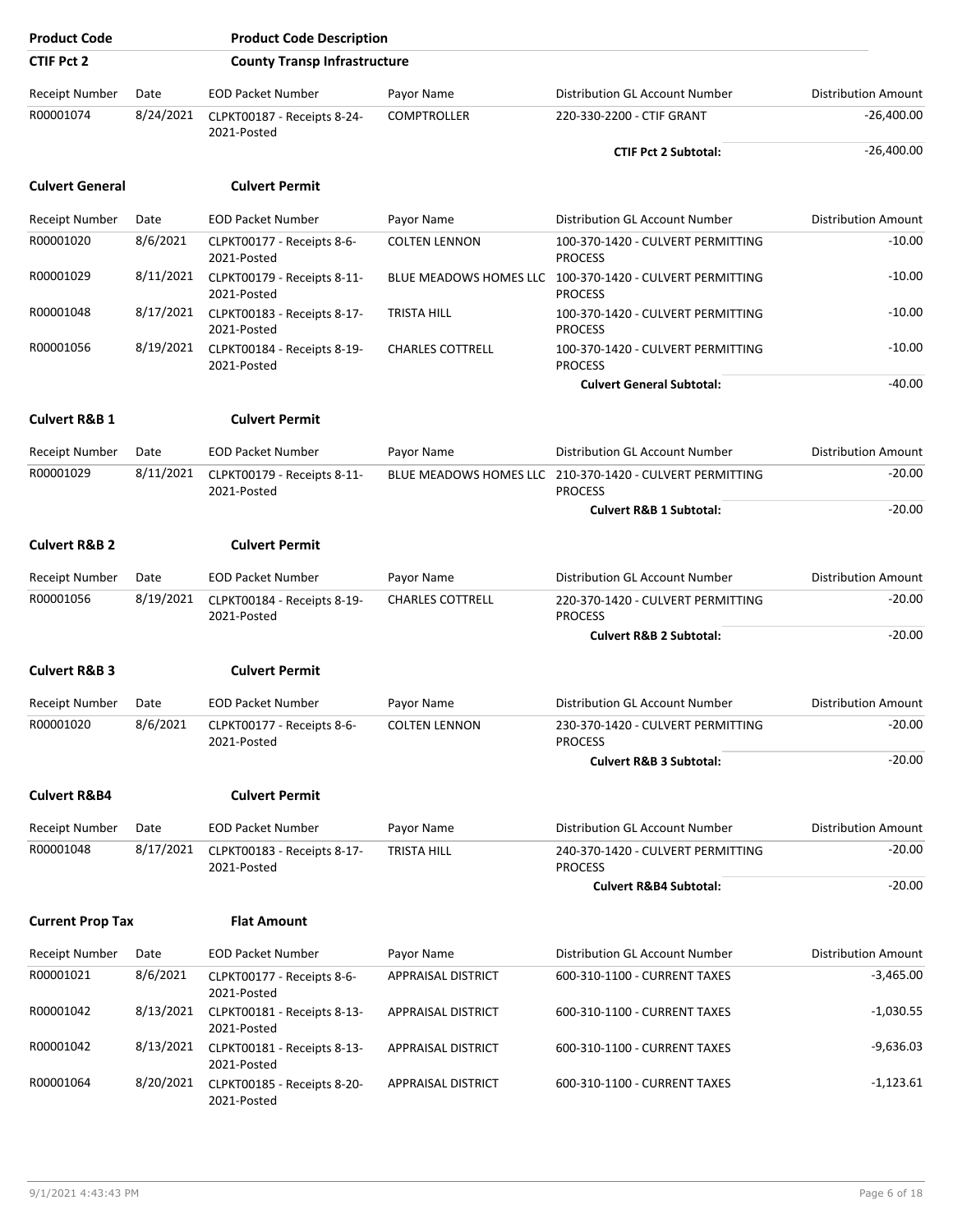| <b>Product Code</b>        |           | <b>Product Code Description</b>            |                           |                                     |                            |
|----------------------------|-----------|--------------------------------------------|---------------------------|-------------------------------------|----------------------------|
| R00001082                  | 8/27/2021 | CLPKT00189 - Receipts 8-27-<br>2021-Posted | <b>APPRAISAL DISTRICT</b> | 600-310-1100 - CURRENT TAXES        | $-511.62$                  |
|                            |           |                                            |                           | <b>Current Prop Tax Subtotal:</b>   | $-15,766.81$               |
| <b>Current Prop Taxes</b>  |           | <b>Current Prop Taxes</b>                  |                           |                                     |                            |
| <b>Receipt Number</b>      | Date      | <b>EOD Packet Number</b>                   | Payor Name                | Distribution GL Account Number      | <b>Distribution Amount</b> |
| R00001021                  | 8/6/2021  | CLPKT00177 - Receipts 8-6-                 | <b>APPRAISAL DISTRICT</b> | 100-310-1100 - CURRENT TAXES        | $-25,408.40$               |
|                            |           | 2021-Posted                                |                           | 210-310-1100 - CURRENT TAXES        | $-1,460.33$                |
|                            |           |                                            |                           | 220-310-1100 - CURRENT TAXES        | $-1,701.39$                |
|                            |           |                                            |                           | 230-310-1100 - CURRENT TAXES        | $-2,551.92$                |
|                            |           |                                            |                           | 240-310-1100 - CURRENT TAXES        | $-1,452.84$                |
| R00001064                  | 8/20/2021 | CLPKT00185 - Receipts 8-20-<br>2021-Posted | APPRAISAL DISTRICT        | 100-310-1100 - CURRENT TAXES        | $-7,542.98$                |
|                            |           |                                            |                           | 210-310-1100 - CURRENT TAXES        | $-433.53$                  |
|                            |           |                                            |                           | 220-310-1100 - CURRENT TAXES        | $-505.09$                  |
|                            |           |                                            |                           | 230-310-1100 - CURRENT TAXES        | $-757.59$                  |
|                            |           |                                            |                           | 240-310-1100 - CURRENT TAXES        | $-431.30$                  |
| R00001082                  | 8/27/2021 | CLPKT00189 - Receipts 8-27-                | <b>APPRAISAL DISTRICT</b> | 100-310-1100 - CURRENT TAXES        | $-3,746.37$                |
|                            |           | 2021-Posted                                |                           | 210-310-1100 - CURRENT TAXES        | $-215.32$                  |
|                            |           |                                            |                           | 220-310-1100 - CURRENT TAXES        | $-250.86$                  |
|                            |           |                                            |                           | 230-310-1100 - CURRENT TAXES        | $-376.27$                  |
|                            |           |                                            |                           | 240-310-1100 - CURRENT TAXES        | $-214.22$                  |
|                            |           |                                            |                           | <b>Current Prop Taxes Subtotal:</b> | $-47,048.41$               |
| <b>Delinquent Prop Tax</b> |           | <b>Flat Amount</b>                         |                           |                                     |                            |
| <b>Receipt Number</b>      | Date      | <b>EOD Packet Number</b>                   | Payor Name                | Distribution GL Account Number      | Distribution Amount        |
| R00001021                  | 8/6/2021  | CLPKT00177 - Receipts 8-6-<br>2021-Posted  | <b>APPRAISAL DISTRICT</b> | 600-310-1200 - DELINQUENT TAXES     | $-474.08$                  |
| R00001042                  | 8/13/2021 | CLPKT00181 - Receipts 8-13-<br>2021-Posted | APPRAISAL DISTRICT        | 600-310-1200 - DELINQUENT TAXES     | $-334.10$                  |
| R00001064                  | 8/20/2021 | CLPKT00185 - Receipts 8-20-<br>2021-Posted | <b>APPRAISAL DISTRICT</b> | 600-310-1200 - DELINQUENT TAXES     | $-196.15$                  |
| R00001082                  | 8/27/2021 | CLPKT00189 - Receipts 8-27-                | <b>APPRAISAL DISTRICT</b> | 600-310-1200 - DELINQUENT TAXES     | $-4,575.26$                |

|           |           |                                            |                    | <b>Delinquent Prop Tax Subtotal:</b> | $-5,824.06$ |
|-----------|-----------|--------------------------------------------|--------------------|--------------------------------------|-------------|
| R00001082 | 8/27/2021 | CLPKT00189 - Receipts 8-27-<br>2021-Posted | APPRAISAL DISTRICT | 600-310-1200 - DELINQUENT TAXES      | $-244.47$   |
| R00001082 | 8/27/2021 | CLPKT00189 - Receipts 8-27-<br>2021-Posted | APPRAISAL DISTRICT | 600-310-1200 - DELINQUENT TAXES      | $-4.575.26$ |
|           |           |                                            |                    |                                      |             |

#### **Delinquent Prop Taxe Delinquent Prop Taxes**

| Receipt Number | Date      | <b>EOD Packet Number</b>    | Payor Name                | Distribution GL Account Number        | <b>Distribution Amount</b> |
|----------------|-----------|-----------------------------|---------------------------|---------------------------------------|----------------------------|
| R00001021      | 8/6/2021  | CLPKT00177 - Receipts 8-6-  | <b>APPRAISAL DISTRICT</b> | 100-310-1200 - DELINQUENT TAXES       | $-6,311.43$                |
|                |           | 2021-Posted                 |                           | 210-310-1200 - DELINQUENT TAXES       | $-362.75$                  |
|                |           |                             |                           | 220-310-1200 - DELINQUENT TAXES       | $-422.62$                  |
|                |           |                             |                           | 230-310-1200 - DELINQUENT TAXES       | $-633.89$                  |
|                |           |                             |                           | 240-310-1200 - DELINQUENT TAXES       | $-360.88$                  |
| R00001042      | 8/13/2021 | CLPKT00181 - Receipts 8-13- | <b>APPRAISAL DISTRICT</b> | 100-310-1200 - DELINQUENT TAXES       | $-5,210.24$                |
|                |           | 2021-Posted                 |                           | 210-310-1200 - DELINQUENT TAXES       | $-299.46$                  |
|                |           |                             |                           | 220-310-1200 - DELINQUENT TAXES       | $-348.89$                  |
|                |           |                             |                           | 230-310-1200 - DELINQUENT TAXES       | $-523.30$                  |
|                |           |                             |                           | 240-310-1200 - DELINQUENT TAXES       | $-297.92$                  |
| R00001064      | 8/20/2021 | CLPKT00185 - Receipts 8-20- | <b>APPRAISAL DISTRICT</b> | 100-310-1200 - DELINQUENT TAXES       | $-3,233.09$                |
|                |           | 2021-Posted                 |                           | 210-310-1200 - DELINQUENT TAXES       | $-185.82$                  |
|                |           |                             |                           | 220-310-1200 - DELINQUENT TAXES       | $-216.49$                  |
|                |           |                             |                           | 230-310-1200 - DELINQUENT TAXES       | $-324.72$                  |
|                |           |                             |                           | 240-310-1200 - DELINQUENT TAXES       | -184.87                    |
|                |           |                             |                           | <b>Delinguent Prop Taxe Subtotal:</b> | $-18,916.37$               |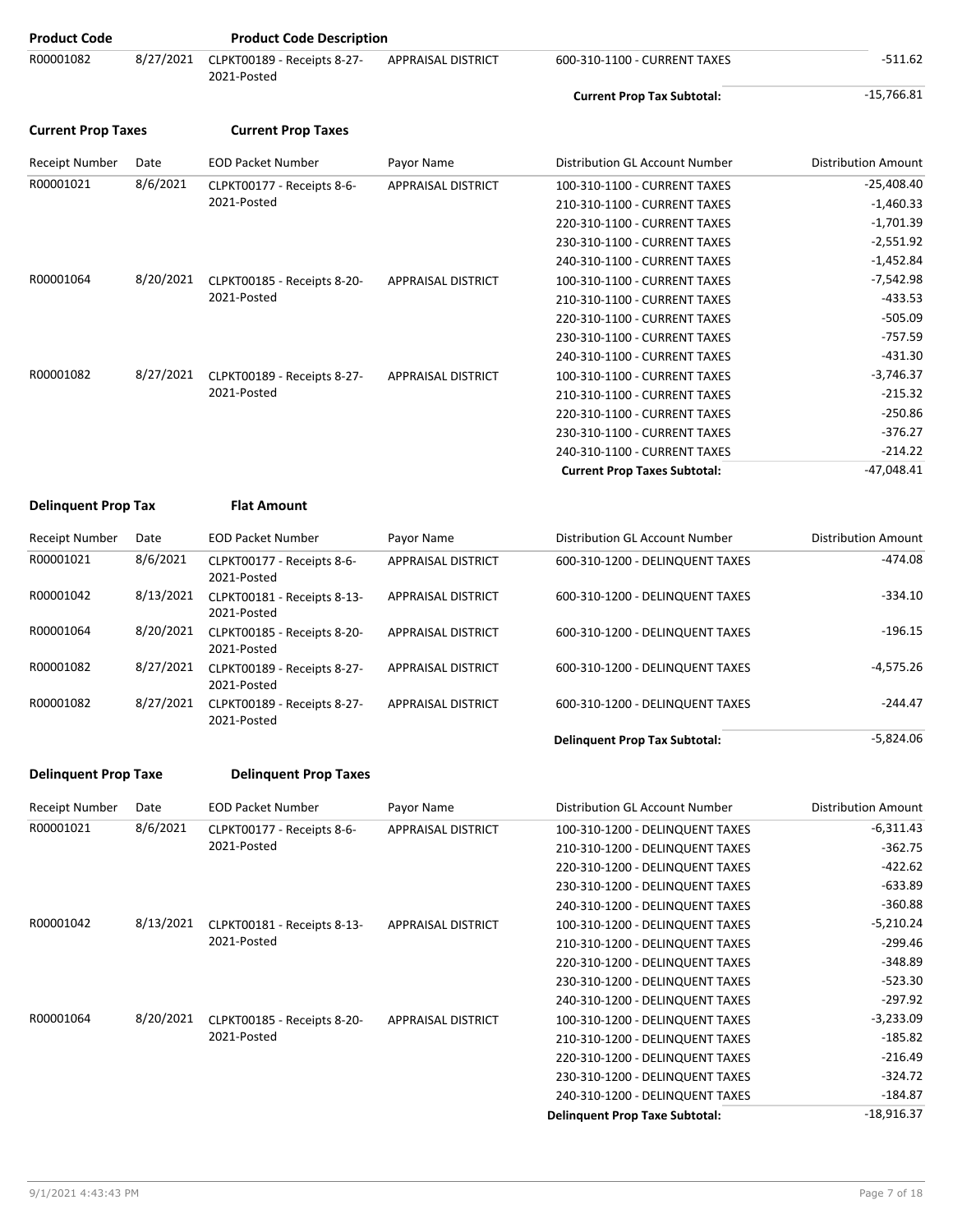| <b>Product Code</b>       |           | <b>Product Code Description</b>            |                      |                                                                  |                            |
|---------------------------|-----------|--------------------------------------------|----------------------|------------------------------------------------------------------|----------------------------|
| <b>Development Permit</b> |           | <b>Development Permit</b>                  |                      |                                                                  |                            |
| Receipt Number            | Date      | <b>EOD Packet Number</b>                   | Payor Name           | Distribution GL Account Number                                   | <b>Distribution Amount</b> |
| R00001028                 | 8/11/2021 | CLPKT00179 - Receipts 8-11-<br>2021-Posted | <b>MARILYN JONES</b> | 100-340-6540 - DEVELOPMENT PERMIT                                | $-30.00$                   |
| R00001041                 | 8/13/2021 | CLPKT00181 - Receipts 8-13-<br>2021-Posted | RAVI KIRAN           | 100-340-6540 - DEVELOPMENT PERMIT                                | $-30.00$                   |
| R00001049                 | 8/17/2021 | CLPKT00183 - Receipts 8-17-<br>2021-Posted | <b>TRISTA HILL</b>   | 100-340-6540 - DEVELOPMENT PERMIT                                | $-30.00$                   |
| R00001051                 | 8/19/2021 | CLPKT00184 - Receipts 8-19-<br>2021-Posted | TURPIN/SEHAAK        | 100-340-6540 - DEVELOPMENT PERMIT                                | $-30.00$                   |
|                           |           |                                            |                      | <b>Development Permit Subtotal:</b>                              | $-120.00$                  |
| Dist Attny Fee 360        |           | Dist Attny Fee 360                         |                      |                                                                  |                            |
| Receipt Number            | Date      | <b>EOD Packet Number</b>                   | Payor Name           | Distribution GL Account Number                                   | <b>Distribution Amount</b> |
| R00001013                 | 8/3/2021  | CLPKT00175 - Receipts 8-3-<br>2021-Posted  |                      | DISTRICT ATTORNEY TRUST FUI360-340-4750 - DISTRICT ATTORNEY FEES | $-5.00$                    |
|                           |           |                                            |                      | Dist Attny Fee 360 Subtotal:                                     | $-5.00$                    |
| <b>Dist Attny Fees</b>    |           | <b>Dist Attny Fees</b>                     |                      |                                                                  |                            |
| Receipt Number            | Date      | <b>EOD Packet Number</b>                   | Payor Name           | Distribution GL Account Number                                   | <b>Distribution Amount</b> |
| R00001008                 | 8/2/2021  | CLPKT00174 - Receipts 8-2-<br>2021-Posted  | <b>COUNTY CLERK</b>  | 100-340-4750 - DISTRICT ATTORNEY FEES                            | $-188.91$                  |
| R00001012                 | 8/3/2021  | CLPKT00175 - Receipts 8-3-<br>2021-Posted  |                      | DISTRICT ATTORNEY TRUST FUI100-340-4750 - DISTRICT ATTORNEY FEES | $-3.15$                    |
| R00001024                 | 8/6/2021  | CLPKT00177 - Receipts 8-6-<br>2021-Posted  | <b>COUNTY CLERK</b>  | 100-340-4750 - DISTRICT ATTORNEY FEES                            | $-130.83$                  |
|                           |           |                                            |                      | Dist Attny Fees Subtotal:                                        | $-322.89$                  |
| <b>Drug Court CoClk</b>   |           | Co Clk Drug Ct                             |                      |                                                                  |                            |
| Receipt Number            | Date      | <b>EOD Packet Number</b>                   | Payor Name           | <b>Distribution GL Account Number</b>                            | <b>Distribution Amount</b> |
| R00001008                 | 8/2/2021  | CLPKT00174 - Receipts 8-2-<br>2021-Posted  | <b>COUNTY CLERK</b>  | 590-370-4250 - DRUG COURT FEE                                    | $-99.88$                   |
| R00001024                 | 8/6/2021  | CLPKT00177 - Receipts 8-6-<br>2021-Posted  | <b>COUNTY CLERK</b>  | 590-370-4250 - DRUG COURT FEE                                    | -67.89                     |
|                           |           |                                            |                      | <b>Drug Court CoClk Subtotal:</b>                                | $-167.77$                  |
| <b>Fines Co Clerk</b>     |           | Road & Bridge                              |                      |                                                                  |                            |
| Receipt Number            | Date      | <b>EOD Packet Number</b>                   | Payor Name           | Distribution GL Account Number                                   | <b>Distribution Amount</b> |
| R00001008                 | 8/2/2021  | CLPKT00174 - Receipts 8-2-                 | <b>COUNTY CLERK</b>  | 210-350-4030 - COUNTY CLERK FINES                                | $-220.27$                  |
|                           |           | 2021-Posted                                |                      | 220-350-4030 - COUNTY CLERK FINES                                | $-256.58$                  |
|                           |           |                                            |                      | 230-350-4030 - COUNTY CLERK FINES                                | $-384.87$                  |
|                           |           |                                            |                      | 240-350-4030 - COUNTY CLERK FINES                                | $-219.08$                  |
| R00001024                 | 8/6/2021  | CLPKT00177 - Receipts 8-6-                 | <b>COUNTY CLERK</b>  | 210-350-4030 - COUNTY CLERK FINES                                | $-260.96$                  |
|                           |           | 2021-Posted                                |                      | 220-350-4030 - COUNTY CLERK FINES                                | $-303.99$                  |
|                           |           |                                            |                      | 230-350-4030 - COUNTY CLERK FINES                                | $-455.98$                  |
|                           |           |                                            |                      | 240-350-4030 - COUNTY CLERK FINES                                | $-259.55$                  |
|                           |           |                                            |                      | <b>Fines Co Clerk Subtotal:</b>                                  | $-2,361.28$                |
| <b>Health Ins.Surplus</b> |           | <b>Health Ins. Surplus Distribution</b>    |                      |                                                                  |                            |
| Receipt Number            | Date      | <b>EOD Packet Number</b>                   | Payor Name           | Distribution GL Account Number                                   | <b>Distribution Amount</b> |
| R00001015                 | 8/3/2021  | CLPKT00175 - Receipts 8-3-                 | <b>TAC</b>           | 100-370-1350 - HEALTH INS. SURPLUS                               | $-6,886.00$                |
|                           |           | 2021-Posted                                |                      | <b>DISTRIBUTION</b><br><b>Health Ins.Surplus Subtotal:</b>       | $-6,886.00$                |
|                           |           |                                            |                      |                                                                  |                            |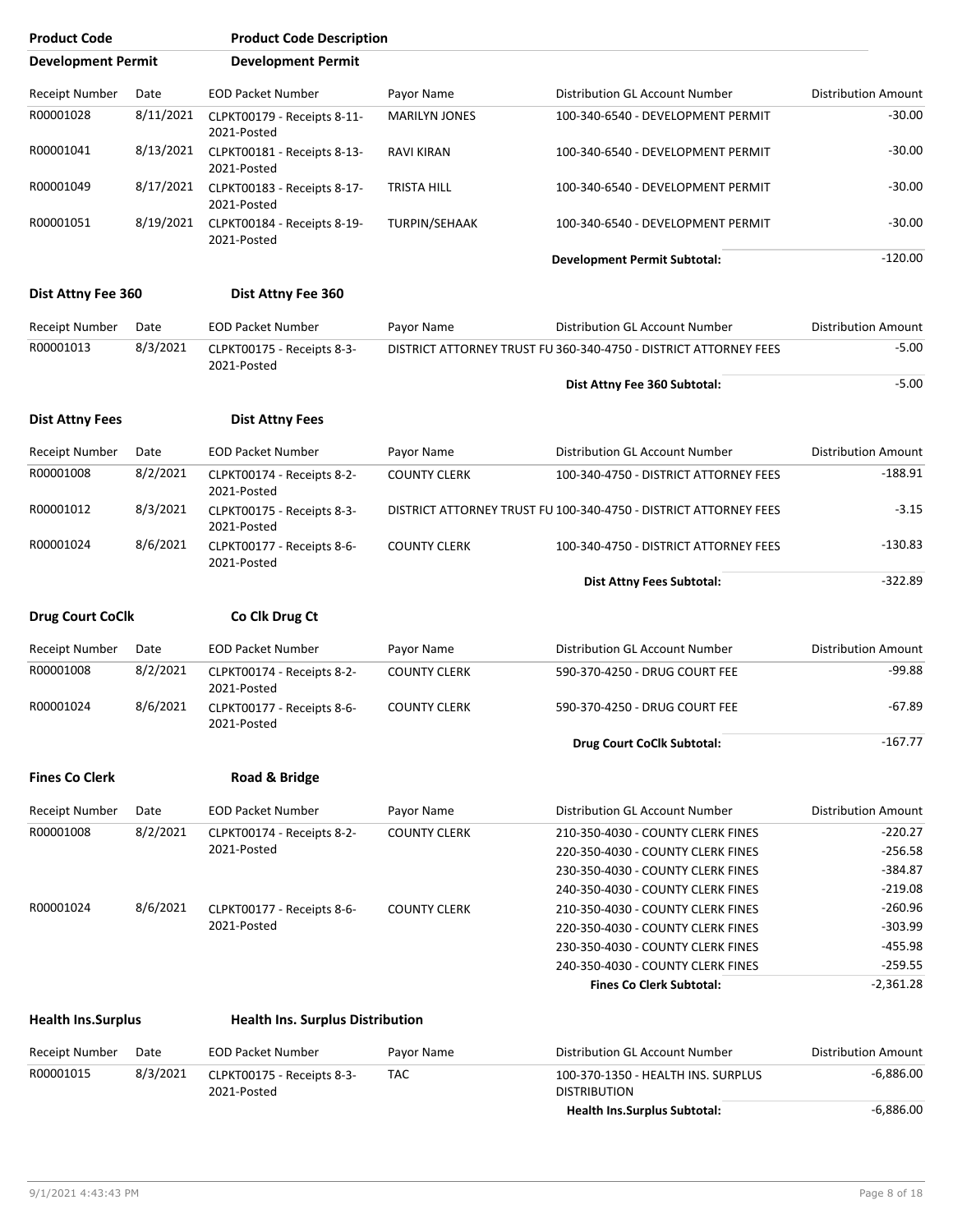| <b>Product Code</b>         |           | <b>Product Code Description</b>            |                           |                                                                 |                            |
|-----------------------------|-----------|--------------------------------------------|---------------------------|-----------------------------------------------------------------|----------------------------|
| <b>Interest</b>             |           | <b>Interest</b>                            |                           |                                                                 |                            |
| <b>Receipt Number</b>       | Date      | <b>EOD Packet Number</b>                   | Payor Name                | Distribution GL Account Number                                  | <b>Distribution Amount</b> |
| R00001024                   | 8/6/2021  | CLPKT00177 - Receipts 8-6-<br>2021-Posted  | <b>COUNTY CLERK</b>       | 100-360-1000 - INTEREST EARNINGS                                | $-1.53$                    |
|                             |           |                                            |                           | <b>Interest Subtotal:</b>                                       | $-1.53$                    |
| Jail Pay Phone Commi        |           | Jail Pay Phone Commi                       |                           |                                                                 |                            |
| <b>Receipt Number</b>       | Date      | <b>EOD Packet Number</b>                   | Payor Name                | Distribution GL Account Number                                  | <b>Distribution Amount</b> |
| R00001010                   | 8/2/2021  | CLPKT00174 - Receipts 8-2-<br>2021-Posted  | <b>SECURUS</b>            | 100-319-4200 - JAIL PAY PHONE<br><b>COMMISSION</b>              | $-27,737.28$               |
| R00001084                   | 8/30/2021 | CLPKT00190 - Receipts 8-30-<br>2021-Posted | <b>SECURUS</b>            | 100-319-4200 - JAIL PAY PHONE<br><b>COMMISSION</b>              | $-24,883.38$               |
|                             |           |                                            |                           | Jail Pay Phone Commi Subtotal:                                  | $-52,620.66$               |
| <b>Juror Reimb</b>          |           | <b>Juror Reimbursement</b>                 |                           |                                                                 |                            |
| <b>Receipt Number</b>       | Date      | <b>EOD Packet Number</b>                   | Payor Name                | Distribution GL Account Number                                  | <b>Distribution Amount</b> |
| R00001083                   | 8/30/2021 | CLPKT00190 - Receipts 8-30-<br>2021-Posted |                           | COMPTROLLER - JUDICIARY SE(100-370-1390 - STATE JUROR REIMB.FEE | $-2,686.00$                |
|                             |           |                                            |                           | <b>Juror Reimb Subtotal:</b>                                    | $-2,686.00$                |
| <b>Juv Prob Fees</b>        |           | <b>Juv Prob Fees</b>                       |                           |                                                                 |                            |
| <b>Receipt Number</b>       | Date      | <b>EOD Packet Number</b>                   | Payor Name                | Distribution GL Account Number                                  | <b>Distribution Amount</b> |
| R00001022                   | 8/6/2021  | CLPKT00177 - Receipts 8-6-<br>2021-Posted  | <b>JUVENILE PROBATION</b> | 891-340-5750 - JUVENILE PROBATION FEES                          | $-10.00$                   |
| R00001023                   | 8/6/2021  | CLPKT00177 - Receipts 8-6-<br>2021-Posted  | <b>JUVENILE PROBATION</b> | 891-340-5750 - JUVENILE PROBATION FEES                          | $-20.00$                   |
| R00001045                   | 8/16/2021 | CLPKT00182 - Receipts 8-16-<br>2021-Posted | <b>JUVENILE PROBATION</b> | 891-340-5750 - JUVENILE PROBATION FEES                          | $-20.00$                   |
| R00001070                   | 8/24/2021 | CLPKT00187 - Receipts 8-24-<br>2021-Posted | <b>JUVENILE PROBATION</b> | 891-340-5750 - JUVENILE PROBATION FEES                          | $-25.00$                   |
| R00001071                   | 8/24/2021 | CLPKT00187 - Receipts 8-24-<br>2021-Posted | <b>JUVENILE PROBATION</b> | 891-340-5750 - JUVENILE PROBATION FEES                          | $-60.00$                   |
|                             |           |                                            |                           | <b>Juv Prob Fees Subtotal:</b>                                  | $-135.00$                  |
| <b>Juv Prob Reimb of Ex</b> |           | <b>Juv Prob Reimb of Expenses</b>          |                           |                                                                 |                            |
| <b>Receipt Number</b>       | Date      | <b>EOD Packet Number</b>                   | Payor Name                | Distribution GL Account Number                                  | <b>Distribution Amount</b> |
| R00001072                   | 8/24/2021 | CLPKT00187 - Receipts 8-24-<br>2021-Posted | <b>JUVENILE PROBATION</b> | 891-340-5790 - REIMBURSEMENT OF<br><b>EXPENSES</b>              | $-97.00$                   |
|                             |           |                                            |                           | Juv Prob Reimb of Ex Subtotal:                                  | -97.00                     |
| <b>Juv Probation</b>        |           | <b>Reimb Juv Probation</b>                 |                           |                                                                 |                            |
| <b>Receipt Number</b>       | Date      | <b>EOD Packet Number</b>                   | Payor Name                | Distribution GL Account Number                                  | <b>Distribution Amount</b> |
| R00001087                   | 8/31/2021 | CLPKT00191 - Receipts 8-31-<br>2021-Posted | T.J.J.D.                  | 100-370-5545 - REIMB JUV PROB COPIER<br><b>POSTAGE</b>          | $-326.57$                  |
|                             |           |                                            |                           | <b>Juv Probation Subtotal:</b>                                  | -326.57                    |
| <b>KFYN</b>                 |           | <b>KFYN Radio Tower Rent</b>               |                           |                                                                 |                            |
| Receipt Number              | Date      | <b>EOD Packet Number</b>                   | Payor Name                | Distribution GL Account Number                                  | <b>Distribution Amount</b> |
| R00001038                   | 8/12/2021 | CLPKT00180 - Receipts 8-12-<br>2021-Posted | VISION MEDIA GROUP, INC.  | 100-370-1000 - KFYN-RADIO TOWER RENT                            | $-200.00$                  |
|                             |           |                                            |                           | <b>KFYN Subtotal:</b>                                           | $-200.00$                  |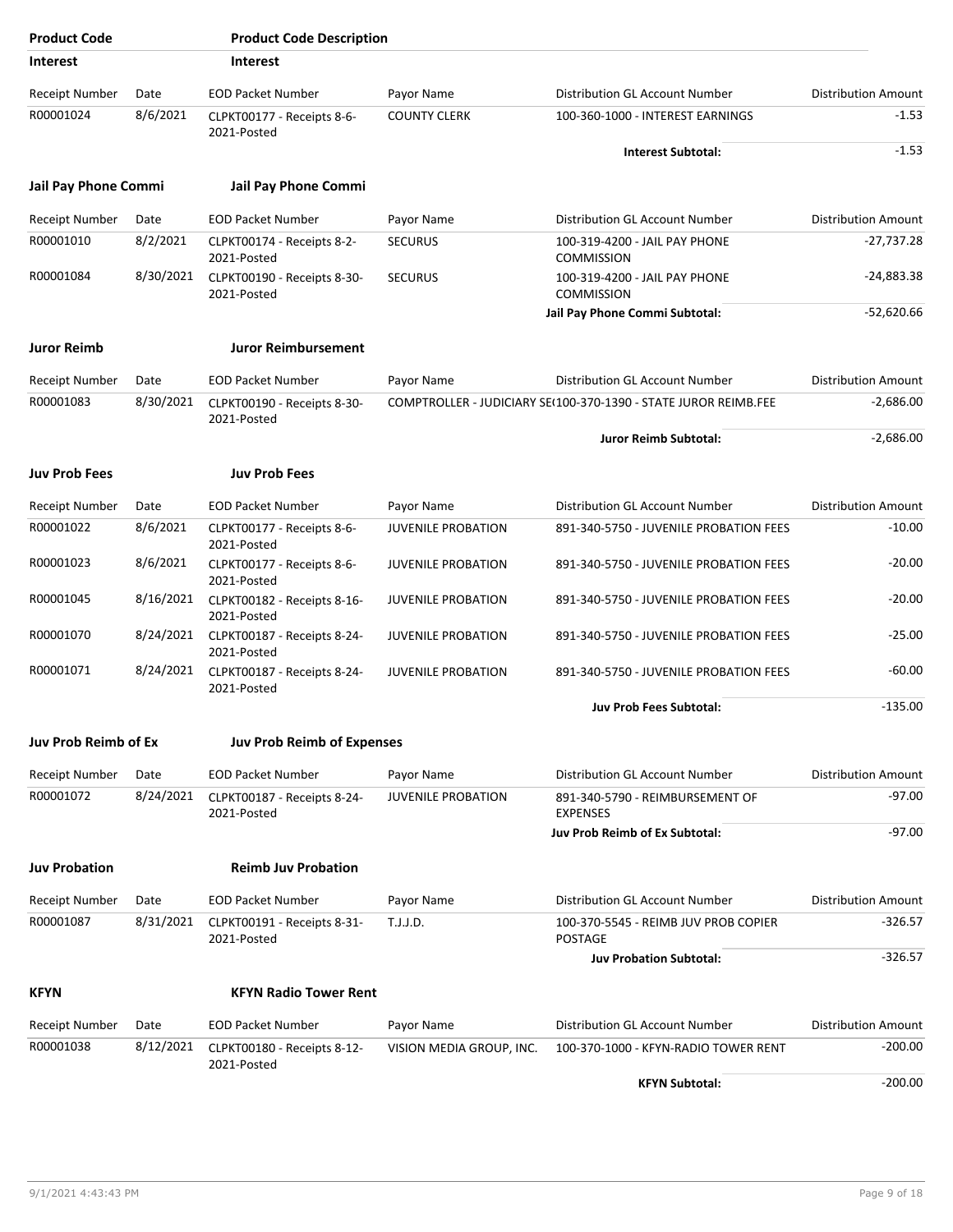| <b>Product Code</b>         |           | <b>Product Code Description</b>            |                     |                                                                  |                            |
|-----------------------------|-----------|--------------------------------------------|---------------------|------------------------------------------------------------------|----------------------------|
| Law Library CoClk           |           | <b>County Clerk</b>                        |                     |                                                                  |                            |
| Receipt Number              | Date      | <b>EOD Packet Number</b>                   | Payor Name          | Distribution GL Account Number                                   | <b>Distribution Amount</b> |
| R00001008                   | 8/2/2021  | CLPKT00174 - Receipts 8-2-<br>2021-Posted  | <b>COUNTY CLERK</b> | 350-340-4030 - COUNTY CLERK FEES                                 | $-350.00$                  |
| R00001024                   | 8/6/2021  | CLPKT00177 - Receipts 8-6-<br>2021-Posted  | <b>COUNTY CLERK</b> | 350-340-4030 - COUNTY CLERK FEES                                 | $-188.51$                  |
|                             |           |                                            |                     | Law Library CoClk Subtotal:                                      | $-538.51$                  |
| <b>Local Court Costs</b>    |           | <b>Local Court Costs</b>                   |                     |                                                                  |                            |
| <b>Receipt Number</b>       | Date      | <b>EOD Packet Number</b>                   | Payor Name          | Distribution GL Account Number                                   | <b>Distribution Amount</b> |
| R00001008                   | 8/2/2021  | CLPKT00174 - Receipts 8-2-<br>2021-Posted  | <b>COUNTY CLERK</b> | 100-318-1280 - LOCAL FINES AND<br><b>REIMBURSEMENTS</b>          | $-84.00$                   |
|                             |           |                                            |                     | <b>Local Court Costs Subtotal:</b>                               | $-84.00$                   |
| Longevity                   |           | <b>Longevity Asst DA</b>                   |                     |                                                                  |                            |
| <b>Receipt Number</b>       | Date      | <b>EOD Packet Number</b>                   | Payor Name          | Distribution GL Account Number                                   | <b>Distribution Amount</b> |
| R00001014                   | 8/3/2021  | CLPKT00175 - Receipts 8-3-<br>2021-Posted  |                     | COMPTROLLER - JUDICIARY SE(100-370-1510 - ASST, DA LONGEVITY PAY | $-1,440.00$                |
|                             |           |                                            |                     | <b>Longevity Subtotal:</b>                                       | $-1,440.00$                |
| <b>Mixed Bev Gross</b>      |           | Tax on Mixed Drinks                        |                     |                                                                  |                            |
| Receipt Number              | Date      | <b>EOD Packet Number</b>                   | Payor Name          | Distribution GL Account Number                                   | <b>Distribution Amount</b> |
| R00001065                   | 8/20/2021 | CLPKT00185 - Receipts 8-20-<br>2021-Posted | <b>COMPTROLLER</b>  | 100-318-1400 - TAX ON MIXED DRINKS                               | $-1,092.55$                |
|                             |           |                                            |                     | <b>Mixed Bev Gross Subtotal:</b>                                 | $-1,092.55$                |
| <b>Mixed Bev Sales</b>      |           | <b>Tax Of Mixed Drinks</b>                 |                     |                                                                  |                            |
| <b>Receipt Number</b>       | Date      | <b>EOD Packet Number</b>                   | Payor Name          | Distribution GL Account Number                                   | <b>Distribution Amount</b> |
| R00001065                   | 8/20/2021 | CLPKT00185 - Receipts 8-20-<br>2021-Posted | <b>COMPTROLLER</b>  | 100-318-1400 - TAX ON MIXED DRINKS                               | $-1,301.62$                |
|                             |           |                                            |                     | <b>Mixed Bev Sales Subtotal:</b>                                 | $-1,301.62$                |
| Probate Jdg Ed              |           | <b>County Clerk</b>                        |                     |                                                                  |                            |
| Receipt Number              | Date      | <b>EOD Packet Number</b>                   | Payor Name          | Distribution GL Account Number                                   | <b>Distribution Amount</b> |
| R00001008                   | 8/2/2021  | CLPKT00174 - Receipts 8-2-<br>2021-Posted  | <b>COUNTY CLERK</b> | 161-340-1310 - PROBATE JUDGES<br><b>EDUCATION</b>                | -45.00                     |
| R00001024                   | 8/6/2021  | CLPKT00177 - Receipts 8-6-<br>2021-Posted  | <b>COUNTY CLERK</b> | 161-340-1310 - PROBATE JUDGES<br><b>EDUCATION</b>                | $-20.03$                   |
|                             |           |                                            |                     | Probate Jdg Ed Subtotal:                                         | $-65.03$                   |
| <b>Records Archive CoCl</b> |           | <b>Records Archive Co Clk</b>              |                     |                                                                  |                            |
| Receipt Number              | Date      | <b>EOD Packet Number</b>                   | Payor Name          | Distribution GL Account Number                                   | <b>Distribution Amount</b> |
| R00001008                   | 8/2/2021  | CLPKT00174 - Receipts 8-2-<br>2021-Posted  | <b>COUNTY CLERK</b> | 127-370-1330 - CO. CLERK RECORDS<br><b>ARCHIVE FEE</b>           | $-7,760.00$                |
| R00001024                   | 8/6/2021  | CLPKT00177 - Receipts 8-6-<br>2021-Posted  | <b>COUNTY CLERK</b> | 127-370-1330 - CO. CLERK RECORDS<br><b>ARCHIVE FEE</b>           | $-6,933.87$                |
|                             |           |                                            |                     | <b>Records Archive CoCl Subtotal:</b>                            | $-14,693.87$               |
| <b>Records Mgt Co Clk</b>   |           | <b>County Clerk</b>                        |                     |                                                                  |                            |
| <b>Receipt Number</b>       | Date      | <b>EOD Packet Number</b>                   | Payor Name          | Distribution GL Account Number                                   | <b>Distribution Amount</b> |
| R00001008                   | 8/2/2021  | CLPKT00174 - Receipts 8-2-<br>2021-Posted  | <b>COUNTY CLERK</b> | 121-370-1330 - CO.CLERK PRESERVE REC FEE                         | $-7,736.14$                |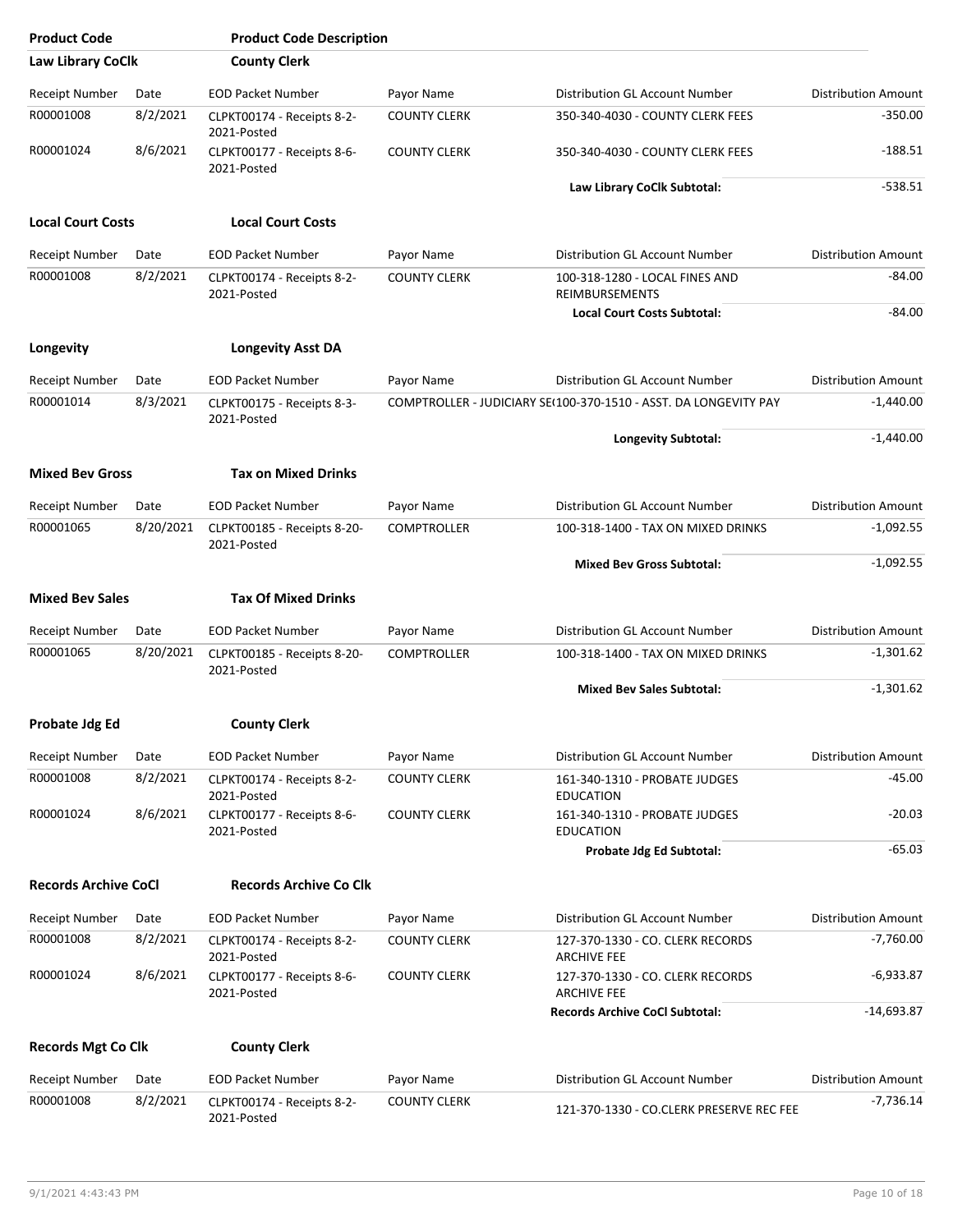| <b>Product Code</b>         |           | <b>Product Code Description</b>            |                            |                                                                                |                            |
|-----------------------------|-----------|--------------------------------------------|----------------------------|--------------------------------------------------------------------------------|----------------------------|
| R00001024                   | 8/6/2021  | CLPKT00177 - Receipts 8-6-<br>2021-Posted  | <b>COUNTY CLERK</b>        | 121-370-1330 - CO.CLERK PRESERVE REC FEE                                       | $-6,935.88$                |
|                             |           |                                            |                            | <b>Records Mgt Co Clk Subtotal:</b>                                            | $-14,672.02$               |
| <b>Refunds R&amp;B 2</b>    |           | <b>Refunds R&amp;B 2</b>                   |                            |                                                                                |                            |
| <b>Receipt Number</b>       | Date      | <b>EOD Packet Number</b>                   | Payor Name                 | Distribution GL Account Number                                                 | <b>Distribution Amount</b> |
| R00001031                   | 8/11/2021 | CLPKT00179 - Receipts 8-11-<br>2021-Posted |                            | ALLICKS, ET AL. V. OMNI SPECI/220-370-1300 - REFUNDS &<br><b>MISCELLANEOUS</b> | $-28.64$                   |
|                             |           |                                            |                            | Refunds R&B 2 Subtotal:                                                        | $-28.64$                   |
| <b>Refunds R&amp;B 3</b>    |           | <b>Refunds R&amp;B 3</b>                   |                            |                                                                                |                            |
| <b>Receipt Number</b>       | Date      | <b>EOD Packet Number</b>                   | Payor Name                 | Distribution GL Account Number                                                 | <b>Distribution Amount</b> |
| R00001047                   | 8/17/2021 | CLPKT00183 - Receipts 8-17-<br>2021-Posted | <b>CITY OF HONEY GROVE</b> | 230-370-1300 - REFUNDS &<br><b>MISCELLANEOUS</b>                               | $-60.00$                   |
|                             |           |                                            |                            | Refunds R&B 3 Subtotal:                                                        | $-60.00$                   |
| <b>Refunds R&amp;B 4</b>    |           | Refunds R&B 4                              |                            |                                                                                |                            |
| <b>Receipt Number</b>       | Date      | <b>EOD Packet Number</b>                   | Payor Name                 | Distribution GL Account Number                                                 | <b>Distribution Amount</b> |
| R00001030                   | 8/11/2021 | CLPKT00179 - Receipts 8-11-<br>2021-Posted |                            | ALLICKS, ET AL. V. OMNI SPECI/240-370-1300 - REFUNDS &<br><b>MISCELLANEOUS</b> | $-161.11$                  |
|                             |           |                                            |                            | Refunds R&B 4 Subtotal:                                                        | $-161.11$                  |
| <b>Reimb of materials 2</b> |           | <b>Reimb of materials 2</b>                |                            |                                                                                |                            |
| Receipt Number              | Date      | <b>EOD Packet Number</b>                   | Payor Name                 | Distribution GL Account Number                                                 | <b>Distribution Amount</b> |
| R00001046                   | 8/16/2021 | CLPKT00182 - Receipts 8-16-<br>2021-Posted |                            | SUMMIT RANCH INVESTMENT: 220-370-1450 - REIMBURSEMENT OF<br><b>MATERIALS</b>   | $-23,470.00$               |
|                             |           |                                            |                            | <b>Reimb of materials 2 Subtotal:</b>                                          | $-23,470.00$               |
| <b>Reimb of materials 3</b> |           | <b>Reimb of materials 3</b>                |                            |                                                                                |                            |
| <b>Receipt Number</b>       | Date      | <b>EOD Packet Number</b>                   | Payor Name                 | Distribution GL Account Number                                                 | <b>Distribution Amount</b> |
| R00001009                   | 8/2/2021  | CLPKT00174 - Receipts 8-2-<br>2021-Posted  |                            | FANNIN COUNTY DISPOSAL, IN 230-370-1450 - REIMBURSEMENT OF<br><b>MATERIALS</b> | $-444.00$                  |
|                             |           |                                            |                            | Reimb of materials 3 Subtotal:                                                 | $-444.00$                  |
| Rent                        |           | <b>Rent Verizon Tower</b>                  |                            |                                                                                |                            |
| Receipt Number              | Date      | <b>EOD Packet Number</b>                   | Payor Name                 | Distribution GL Account Number                                                 | <b>Distribution Amount</b> |
| R00001073                   | 8/24/2021 | CLPKT00187 - Receipts 8-24-<br>2021-Posted | AMERICAN TOWER             | 100-370-1150 - RENT- VERIZON TOWER                                             | $-1,064.61$                |
|                             |           |                                            |                            | <b>Rent Subtotal:</b>                                                          | $-1,064.61$                |
| <b>Rental Fee</b>           |           | Lake Fannin Rental Fee                     |                            |                                                                                |                            |
| <b>Receipt Number</b>       | Date      | <b>EOD Packet Number</b>                   | Payor Name                 | Distribution GL Account Number                                                 | <b>Distribution Amount</b> |
| R00001035                   | 8/11/2021 | CLPKT00179 - Receipts 8-11-<br>2021-Posted | IAN C. MAULDIN             | 850-370-1850 - RENTAL FEE                                                      | $-687.50$                  |
| R00001066                   | 8/20/2021 | CLPKT00185 - Receipts 8-20-<br>2021-Posted | KATLIN DAVIS               | 850-370-1850 - RENTAL FEE                                                      | $-37.50$                   |
|                             |           |                                            |                            | <b>Rental Fee Subtotal:</b>                                                    | $-725.00$                  |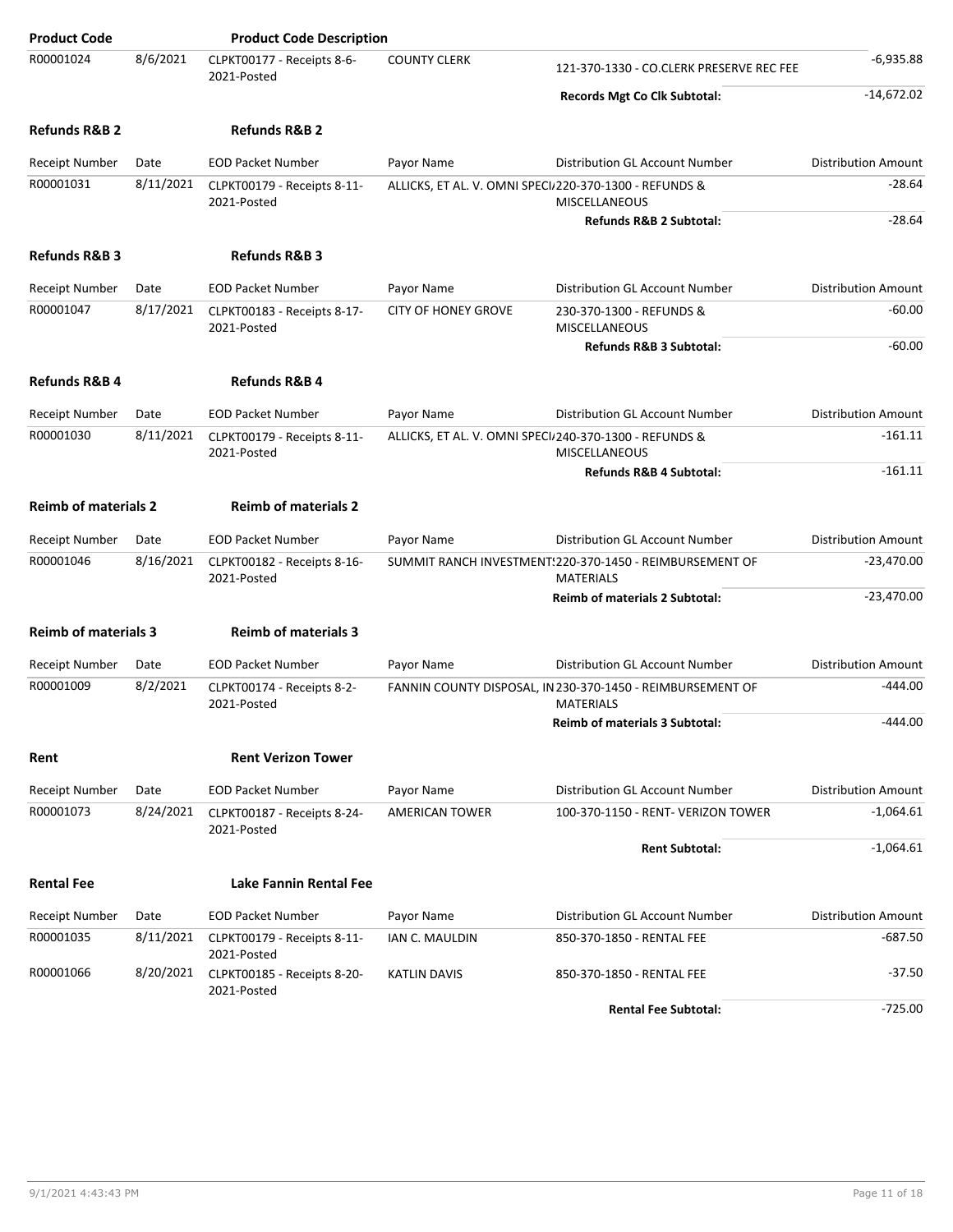| <b>Product Code</b>         |           | <b>Product Code Description</b>            |                                              |                                                         |                            |
|-----------------------------|-----------|--------------------------------------------|----------------------------------------------|---------------------------------------------------------|----------------------------|
| <b>Sales Tax</b>            |           | <b>Sales Tax</b>                           |                                              |                                                         |                            |
| Receipt Number              | Date      | <b>EOD Packet Number</b>                   | Payor Name                                   | Distribution GL Account Number                          | <b>Distribution Amount</b> |
| R00001039                   | 8/13/2021 | CLPKT00181 - Receipts 8-13-                | <b>COMPTROLLER</b>                           | 100-318-1600 - SALES TAX REVENUES                       | -128,927.35                |
|                             |           | 2021-Posted                                |                                              | 210-318-1600 - SALES TAX REVENUES                       | -7,411.67                  |
|                             |           |                                            |                                              | 220-318-1600 - SALES TAX REVENUES                       | $-8,631.52$                |
|                             |           |                                            |                                              | 230-318-1600 - SALES TAX REVENUES                       | $-12,948.93$               |
|                             |           |                                            |                                              | 240-318-1600 - SALES TAX REVENUES                       | $-7,372.00$                |
|                             |           |                                            |                                              | <b>Sales Tax Subtotal:</b>                              | $-165,291.47$              |
|                             |           |                                            |                                              |                                                         |                            |
| Sewage Permits/Insp.        |           | Sewage Permits/Insp.                       |                                              |                                                         |                            |
| <b>Receipt Number</b>       | Date      | <b>EOD Packet Number</b>                   | Payor Name                                   | Distribution GL Account Number                          | <b>Distribution Amount</b> |
| R00001040                   | 8/13/2021 | CLPKT00181 - Receipts 8-13-<br>2021-Posted | ENVIRONMENTAL DEVELOPME100-320-3000 - SEWAGE | PERMITS/INSPECTIONS                                     | $-11,285.00$               |
|                             |           |                                            |                                              | Sewage Permits/Insp. Subtotal:                          | $-11,285.00$               |
| <b>Sheriff Fees</b>         |           | <b>Sheriff Fees</b>                        |                                              |                                                         |                            |
| <b>Receipt Number</b>       | Date      | <b>EOD Packet Number</b>                   | Payor Name                                   | Distribution GL Account Number                          | <b>Distribution Amount</b> |
| R00001008                   | 8/2/2021  | CLPKT00174 - Receipts 8-2-<br>2021-Posted  | <b>COUNTY CLERK</b>                          | 100-340-5600 - SHERIFF FEES                             | $-798.52$                  |
| R00001024                   | 8/6/2021  | CLPKT00177 - Receipts 8-6-<br>2021-Posted  | <b>COUNTY CLERK</b>                          | 100-340-5600 - SHERIFF FEES                             | $-593.55$                  |
|                             |           |                                            |                                              | <b>Sheriff Fees Subtotal:</b>                           | $-1,392.07$                |
| <b>Specialty Ct Co Clk</b>  |           | Co Clk Specialty Ct                        |                                              |                                                         |                            |
| <b>Receipt Number</b>       | Date      | <b>EOD Packet Number</b>                   | Payor Name                                   | Distribution GL Account Number                          | <b>Distribution Amount</b> |
| R00001024                   | 8/6/2021  | CLPKT00177 - Receipts 8-6-<br>2021-Posted  | <b>COUNTY CLERK</b>                          | 590-370-4260 - SPECIALTY COURT                          | $-2.81$                    |
|                             |           |                                            |                                              | <b>Specialty Ct Co Clk Subtotal:</b>                    | $-2.81$                    |
| <b>State Court Costs</b>    |           | <b>State Court Costs</b>                   |                                              |                                                         |                            |
| Receipt Number              | Date      | <b>EOD Packet Number</b>                   | Payor Name                                   | Distribution GL Account Number                          | <b>Distribution Amount</b> |
| R00001008                   | 8/2/2021  | CLPKT00174 - Receipts 8-2-<br>2021-Posted  | <b>COUNTY CLERK</b>                          | 100-318-1290 - STATE FINES AND<br><b>REIMBURSEMENTS</b> | $-519.00$                  |
| R00001024                   | 8/6/2021  | CLPKT00177 - Receipts 8-6-<br>2021-Posted  | <b>COUNTY CLERK</b>                          | 100-318-1290 - STATE FINES AND<br><b>REIMBURSEMENTS</b> | $-20.63$                   |
|                             |           |                                            |                                              | <b>State Court Costs Subtotal:</b>                      | $-539.63$                  |
| <b>Subdivision</b>          |           | <b>Subdivision Fees</b>                    |                                              |                                                         |                            |
| <b>Receipt Number</b>       | Date      | EOD Packet Number                          | Payor Name                                   | <b>Distribution GL Account Number</b>                   | <b>Distribution Amount</b> |
| R00001016                   | 8/4/2021  | CLPKT00176 - Receipts 8-4-<br>2021-Posted  | JODY RIOJAS                                  | 100-340-6520 - SUBDIVISION FEES                         | $-250.00$                  |
| R00001050                   | 8/19/2021 | CLPKT00184 - Receipts 8-19-<br>2021-Posted | <b>ERIC ORDUNA</b>                           | 100-340-6520 - SUBDIVISION FEES                         | $-325.00$                  |
|                             |           |                                            |                                              | <b>Subdivision Subtotal:</b>                            | $-575.00$                  |
| <b>Subscription Image F</b> |           | <b>Subscription Image Fees</b>             |                                              |                                                         |                            |
| <b>Receipt Number</b>       | Date      | <b>EOD Packet Number</b>                   | Payor Name                                   | Distribution GL Account Number                          | <b>Distribution Amount</b> |
| R00001055                   | 8/19/2021 | CLPKT00184 - Receipts 8-19-<br>2021-Posted | <b>FIDLAR TECHNOLOGIES</b>                   | 121-370-1310 - SUBSCRIPTION/IMAGES FEES                 | $-636.00$                  |
|                             |           |                                            |                                              | <b>Subscription Image F Subtotal:</b>                   | $-636.00$                  |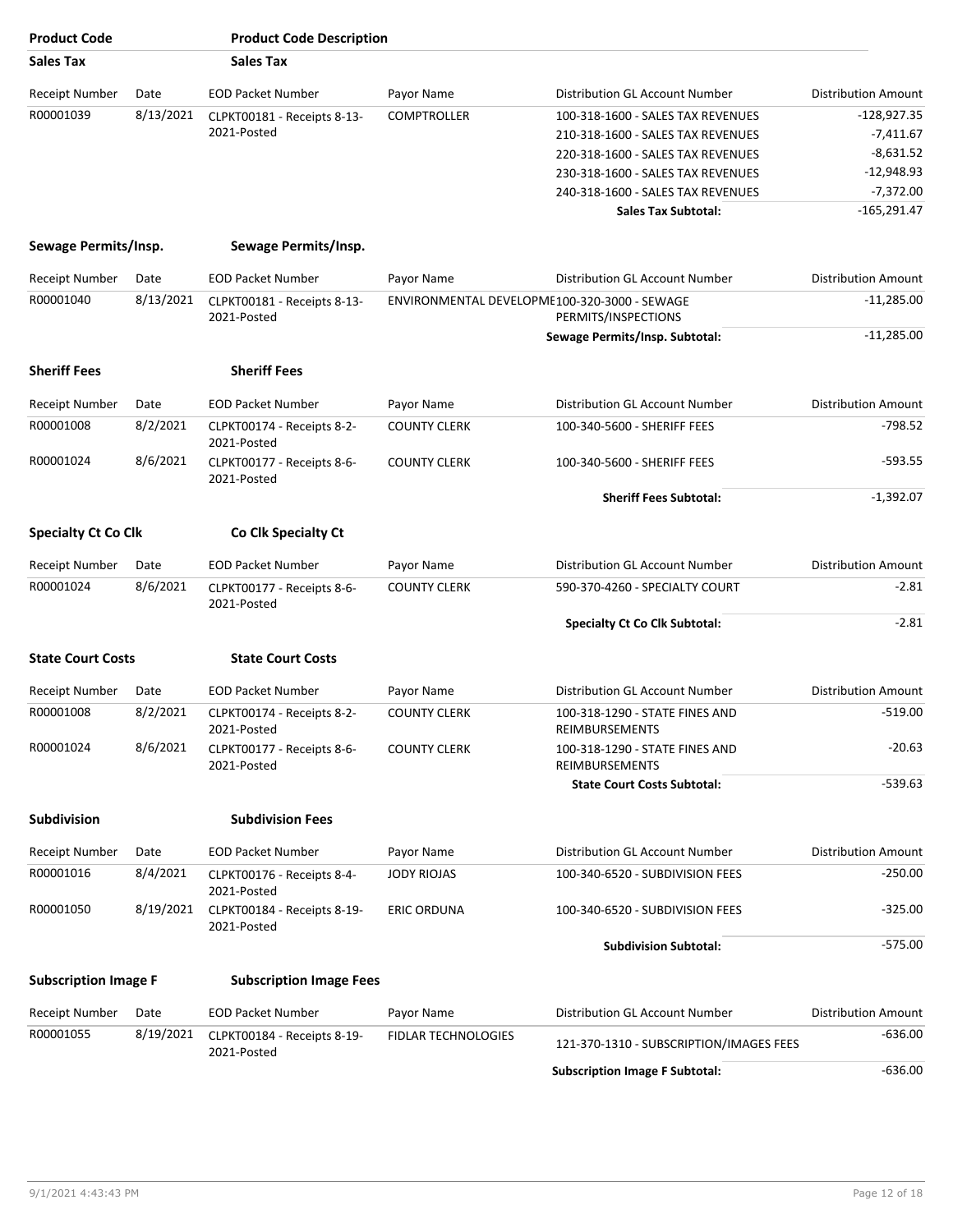| <b>Product Code</b>       |           | <b>Product Code Description</b>            |                           |                                                                                         |                            |
|---------------------------|-----------|--------------------------------------------|---------------------------|-----------------------------------------------------------------------------------------|----------------------------|
| <b>Tax Certificates</b>   |           | <b>Tax Certificates</b>                    |                           |                                                                                         |                            |
| <b>Receipt Number</b>     | Date      | <b>EOD Packet Number</b>                   | Payor Name                | Distribution GL Account Number                                                          | <b>Distribution Amount</b> |
| R00001021                 | 8/6/2021  | CLPKT00177 - Receipts 8-6-<br>2021-Posted  | <b>APPRAISAL DISTRICT</b> | 100-321-9010 - TAX CERTIFICATES                                                         | $-136.63$                  |
| R00001064                 | 8/20/2021 | CLPKT00185 - Receipts 8-20-<br>2021-Posted | APPRAISAL DISTRICT        | 100-321-9010 - TAX CERTIFICATES                                                         | $-148.30$                  |
| R00001082                 | 8/27/2021 | CLPKT00189 - Receipts 8-27-<br>2021-Posted | APPRAISAL DISTRICT        | 100-321-9010 - TAX CERTIFICATES                                                         | $-114.97$                  |
|                           |           |                                            |                           | <b>Tax Certificates Subtotal:</b>                                                       | $-399.90$                  |
| <b>Technology Co.Clk.</b> |           | <b>County &amp; District Court</b>         |                           |                                                                                         |                            |
| <b>Receipt Number</b>     | Date      | <b>EOD Packet Number</b>                   | Payor Name                | Distribution GL Account Number                                                          | <b>Distribution Amount</b> |
| R00001008                 | 8/2/2021  | CLPKT00174 - Receipts 8-2-<br>2021-Posted  | <b>COUNTY CLERK</b>       | 125-370-4400 - CO. CLK. CO. & DIST. CT.<br><b>TECHNOLOGY FEE</b>                        | $-25.61$                   |
| R00001024                 | 8/6/2021  | CLPKT00177 - Receipts 8-6-<br>2021-Posted  | <b>COUNTY CLERK</b>       | 125-370-4400 - CO. CLK. CO. & DIST. CT.<br><b>TECHNOLOGY FEE</b>                        | $-20.17$                   |
|                           |           |                                            |                           | <b>Technology Co.Clk. Subtotal:</b>                                                     | $-45.78$                   |
| <b>Toll Collections</b>   |           | <b>Toll Collections</b>                    |                           |                                                                                         |                            |
| <b>Receipt Number</b>     | Date      | <b>EOD Packet Number</b>                   | Payor Name                | Distribution GL Account Number                                                          | <b>Distribution Amount</b> |
| R00001027                 | 8/9/2021  | Posted                                     |                           | CLPKT00178 - Receipts 8-9-201- NORTH TEXAS TOLLWAY AUTH 100-321-2520 - TOLL COLLECTIONS | $-335.36$                  |
| R00001075                 | 8/24/2021 | CLPKT00187 - Receipts 8-24-<br>2021-Posted | <b>NTTA</b>               | 100-321-2520 - TOLL COLLECTIONS                                                         | $-60.00$                   |
| R00001086                 | 8/30/2021 | CLPKT00190 - Receipts 8-30-<br>2021-Posted | <b>NTTA</b>               | 100-321-2520 - TOLL COLLECTIONS                                                         | -47.16                     |
|                           |           |                                            |                           | <b>Toll Collections Subtotal:</b>                                                       | $-442.52$                  |
| <b>Unclaimed Property</b> |           | <b>Capital Credits</b>                     |                           |                                                                                         |                            |
| Receipt Number            | Date      | <b>EOD Packet Number</b>                   | Payor Name                | Distribution GL Account Number                                                          | <b>Distribution Amount</b> |
| R00001088                 | 8/31/2021 | CLPKT00191 - Receipts 8-31-<br>2021-Posted | <b>COMPTROLLER</b>        | 100-370-4020 - UNCLAIMED PROP CAPITAL<br><b>CREDITS</b>                                 | $-122,009.21$              |
|                           |           |                                            |                           | <b>Unclaimed Property Subtotal:</b>                                                     | $-122,009.21$              |
| <b>Utilities Reimb</b>    |           | <b>Utilities Reimb</b>                     |                           |                                                                                         |                            |
| Receipt Number            | Date      | <b>EOD Packet Number</b>                   | Payor Name                | Distribution GL Account Number                                                          | <b>Distribution Amount</b> |
| R00001069                 | 8/24/2021 | CLPKT00187 - Receipts 8-24-<br>2021-Posted | HEALTH & HUMAN SERVICES C | 100-370-1470 - UTILITIES REIMBURSEMENT                                                  | $-884.97$                  |
| R00001076                 | 8/26/2021 | CLPKT00188 - Receipts 8-26-<br>2021-Posted |                           | TEXAS A&M AGRILIFE EXTENSI(100-370-1470 - UTILITIES REIMBURSEMENT                       | -779.88                    |
|                           |           |                                            |                           | <b>Utilities Reimb Subtotal:</b>                                                        | $-1,664.85$                |
| <b>Veterans Court</b>     |           | <b>Program Fee</b>                         |                           |                                                                                         |                            |
| <b>Receipt Number</b>     | Date      | <b>EOD Packet Number</b>                   | Payor Name                | Distribution GL Account Number                                                          | <b>Distribution Amount</b> |
| R00001054                 | 8/19/2021 | CLPKT00184 - Receipts 8-19-<br>2021-Posted | <b>FANNIN COUNTY CSCD</b> | 800-370-1800 - PROGRAM FEES                                                             | $-25.00$                   |
|                           |           |                                            |                           | <b>Veterans Court Subtotal:</b>                                                         | $-25.00$                   |
| <b>Vital Stat CoClk</b>   |           | <b>County Clerk</b>                        |                           |                                                                                         |                            |
| <b>Receipt Number</b>     | Date      | <b>EOD Packet Number</b>                   | Payor Name                | Distribution GL Account Number                                                          | <b>Distribution Amount</b> |
| R00001008                 | 8/2/2021  | CLPKT00174 - Receipts 8-2-<br>2021-Posted  | <b>COUNTY CLERK</b>       | 120-370-1340 - CO.CLK.VITAL STAT.FEE                                                    | $-62.00$                   |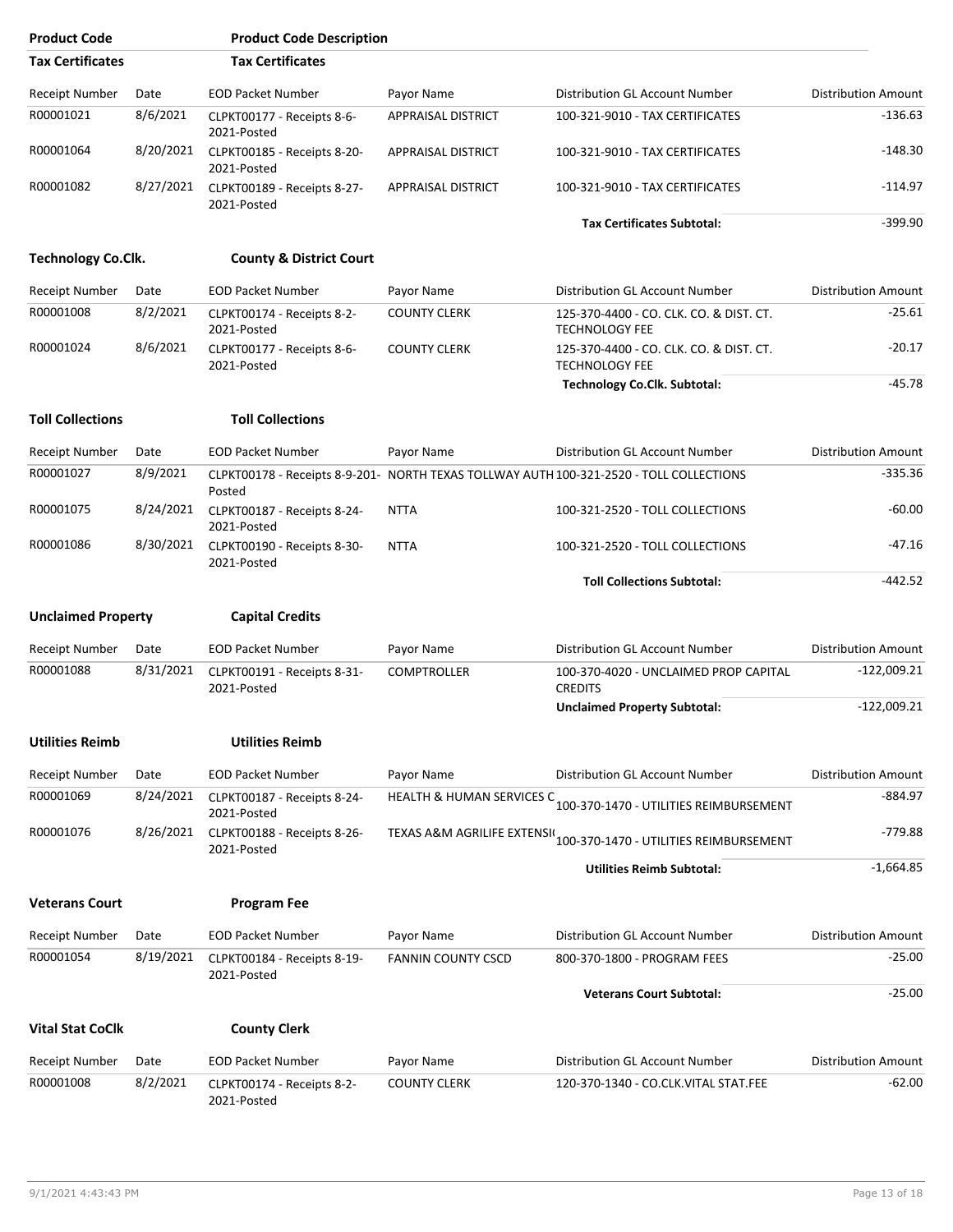| <b>Product Code</b> |          | <b>Product Code Description</b>           |                     |                                      |               |
|---------------------|----------|-------------------------------------------|---------------------|--------------------------------------|---------------|
| R00001024           | 8/6/2021 | CLPKT00177 - Receipts 8-6-<br>2021-Posted | <b>COUNTY CLERK</b> | 120-370-1340 - CO.CLK.VITAL STAT.FEE | -71.00        |
|                     |          |                                           |                     | <b>Vital Stat CoClk Subtotal:</b>    | $-133.00$     |
|                     |          |                                           |                     | <b>Grand Total:</b>                  | -1,001,999.59 |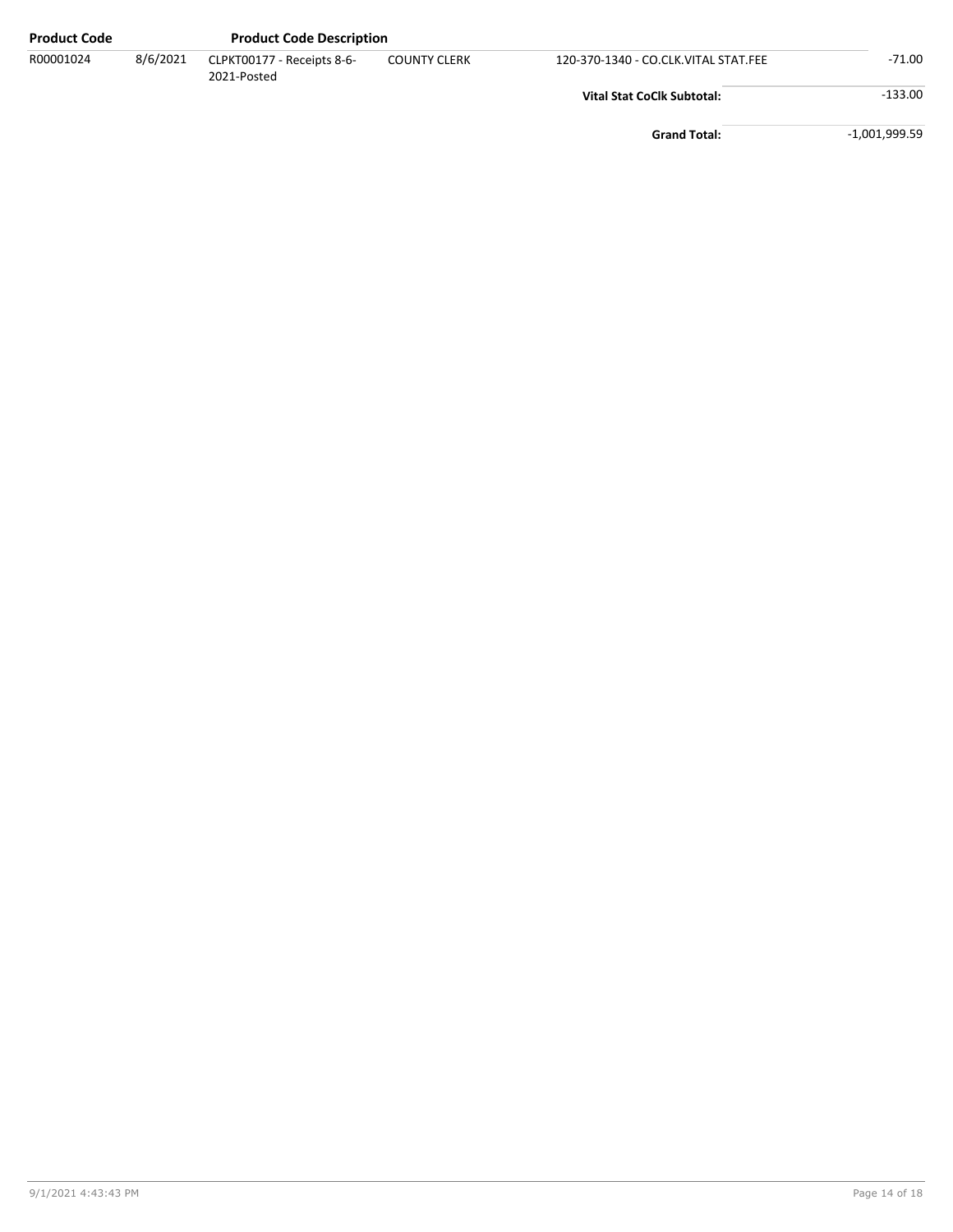

### **Receipt Listing by Product Code**

Fannin County, TX **General Ledger Distribution Account Summary** 

Date Range: 08/01/2021 - 08/31/2021

| Distribution GL Account Number                    |               | <b>Distribution Amount</b> |
|---------------------------------------------------|---------------|----------------------------|
| <b>Fund: 100</b>                                  |               |                            |
| 100-310-1100 - CURRENT TAXES                      |               | $-36,697.75$               |
| 100-310-1200 - DELINQUENT TAXES                   |               | $-14,754.76$               |
| 100-318-1280 - LOCAL FINES AND REIMBURSEMENTS     |               | $-84.00$                   |
| 100-318-1290 - STATE FINES AND REIMBURSEMENTS     |               | $-539.63$                  |
| 100-318-1300 - COURT COSTS/ARREST FEES            |               | $-5,550.04$                |
| 100-318-1320 - ATTORNEYS & DOCTORS                |               | $-497.22$                  |
| 100-318-1400 - TAX ON MIXED DRINKS                |               | $-2,394.17$                |
| 100-318-1600 - SALES TAX REVENUES                 |               | $-128,927.35$              |
| 100-319-4200 - JAIL PAY PHONE COMMISSION          |               | $-52,620.66$               |
| 100-320-2000 - ALCOHLIC BEVERAGE LICENSE          |               | -6.00                      |
| 100-320-3000 - SEWAGE PERMITS/INSPECTIONS         |               | $-11,285.00$               |
| 100-321-2000 - COMMISSIONS ON CAR REGIST          |               | $-8,672.80$                |
| 100-321-2500 - COMMISSION ON CAR TITLES           |               | $-3,330.00$                |
| 100-321-2520 - TOLL COLLECTIONS                   |               | $-442.52$                  |
| 100-321-9010 - TAX CERTIFICATES                   |               | $-399.90$                  |
| 100-340-4000 - COUNTY JUDGE FEES                  |               | $-94.84$                   |
| 100-340-4030 - COUNTY CLERK FEES                  |               | $-41,119.96$               |
| 100-340-4750 - DISTRICT ATTORNEY FEES             |               | $-322.89$                  |
| 100-340-5530 - CONSTABLE PCT. 3 FEES              |               | $-75.00$                   |
| 100-340-5600 - SHERIFF FEES                       |               | $-1,392.07$                |
| 100-340-5730 - BOND SUPERVISION FEES              |               | $-7,561.00$                |
| 100-340-6010 - C.C.6TH COURT OF APPEALS FEE       |               | $-76.93$                   |
| 100-340-6520 - SUBDIVISION FEES                   |               | $-575.00$                  |
| 100-340-6540 - DEVELOPMENT PERMIT                 |               | $-120.00$                  |
| 100-340-6550 - BUILDING PERMITS                   |               | $-150.00$                  |
| 100-352-2010 - BOND FORFEITURES                   |               | $-5.00$                    |
| 100-360-1000 - INTEREST EARNINGS                  |               | $-1.53$                    |
| 100-370-1000 - KFYN-RADIO TOWER RENT              |               | $-200.00$                  |
| 100-370-1150 - RENT- VERIZON TOWER                |               | $-1,064.61$                |
| 100-370-1310 - AUTOMOBILE INSURANCE LOSS PAYMENTS |               | $-848.95$                  |
| 100-370-1350 - HEALTH INS. SURPLUS DISTRIBUTION   |               | $-6,886.00$                |
| 100-370-1390 - STATE JUROR REIMB.FEE              |               | $-2,686.00$                |
| 100-370-1420 - CULVERT PERMITTING PROCESS         |               | $-40.00$                   |
| 100-370-1470 - UTILITIES REIMBURSEMENT            |               | $-1,664.85$                |
| 100-370-1510 - ASST. DA LONGEVITY PAY             |               | $-1,440.00$                |
| 100-370-1620 - COURT REPORTER SERVICE FEE         |               | $-231.21$                  |
| 100-370-4020 - UNCLAIMED PROP CAPITAL CREDITS     |               | $-122,009.21$              |
| 100-370-5545 - REIMB JUV PROB COPIER POSTAGE      |               | $-326.57$                  |
|                                                   | 100 Subtotal: | -455,093.42                |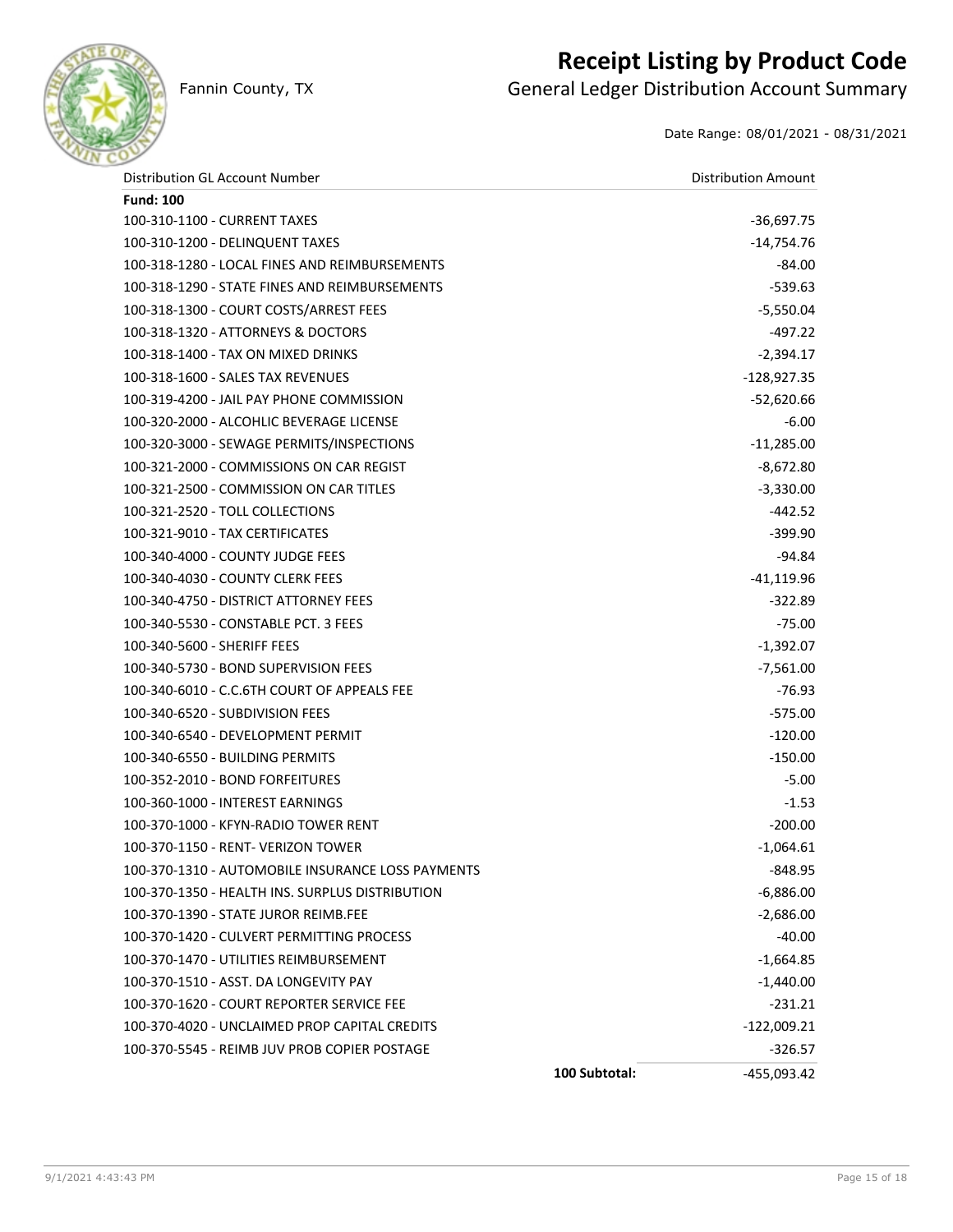| Distribution GL Account Number                         |               | <b>Distribution Amount</b> |
|--------------------------------------------------------|---------------|----------------------------|
| <b>Fund: 110</b>                                       |               |                            |
| 110-340-6000 - COUNTY CLERK FEES                       |               | $-1,601.70$                |
|                                                        | 110 Subtotal: | $-1,601.70$                |
|                                                        |               |                            |
| <b>Fund: 120</b>                                       |               |                            |
| 120-370-1340 - CO.CLK.VITAL STAT.FEE                   |               | $-133.00$                  |
|                                                        | 120 Subtotal: | $-133.00$                  |
| <b>Fund: 121</b>                                       |               |                            |
| 121-370-1310 - SUBSCRIPTION/IMAGES FEES                |               | $-636.00$                  |
| 121-370-1330 - CO.CLERK PRESERVE REC FEE               |               | $-14,672.02$               |
|                                                        | 121 Subtotal: | $-15,308.02$               |
|                                                        |               |                            |
| <b>Fund: 125</b>                                       |               |                            |
| 125-370-4400 - CO. CLK. CO. & DIST. CT. TECHNOLOGY FEE |               | $-45.78$                   |
|                                                        | 125 Subtotal: | $-45.78$                   |
| <b>Fund: 126</b>                                       |               |                            |
| 126-370-1330 - CO.CLK.COURT RECORDS PRESERVATION       |               | $-153.87$                  |
|                                                        | 126 Subtotal: |                            |
|                                                        |               | $-153.87$                  |
| <b>Fund: 127</b>                                       |               |                            |
| 127-370-1330 - CO. CLERK RECORDS ARCHIVE FEE           |               | $-14,693.87$               |
|                                                        | 127 Subtotal: | $-14,693.87$               |
|                                                        |               |                            |
| <b>Fund: 130</b>                                       |               |                            |
| 130-345-1130 - SURETY BAIL BOND FEE                    |               | $-420.00$                  |
|                                                        | 130 Subtotal: | $-420.00$                  |
| <b>Fund: 161</b>                                       |               |                            |
| 161-340-1310 - PROBATE JUDGES EDUCATION                |               | $-65.03$                   |
|                                                        | 161 Subtotal: | $-65.03$                   |
|                                                        |               |                            |
| <b>Fund: 200</b>                                       |               |                            |
| 200-370-1350 - CO.OFFICE REC.MNGMT.FEE                 |               | $-371.54$                  |
|                                                        | 200 Subtotal: | -371.54                    |
| <b>Fund: 210</b>                                       |               |                            |
| 210-310-1100 - CURRENT TAXES                           |               | $-2,109.18$                |
| 210-310-1200 - DELINQUENT TAXES                        |               | $-848.03$                  |
| 210-318-1600 - SALES TAX REVENUES                      |               | $-7,411.67$                |
| 210-321-3000 - COUNTY'S ADDITIONAL \$10                |               | $-5,781.81$                |
| 210-350-4030 - COUNTY CLERK FINES                      |               | $-481.23$                  |
| 210-370-1420 - CULVERT PERMITTING PROCESS              |               | $-20.00$                   |
|                                                        | 210 Subtotal: | $-16,651.92$               |
|                                                        |               |                            |
| <b>Fund: 220</b>                                       |               |                            |
| 220-310-1100 - CURRENT TAXES                           |               | $-2,457.34$                |
| 220-310-1200 - DELINQUENT TAXES                        |               | $-988.00$                  |
| 220-318-1600 - SALES TAX REVENUES                      |               | $-8,631.52$                |
| 220-321-3000 - COUNTY'S ADDITIONAL \$10                |               | $-6,735.05$                |
| 220-330-2200 - CTIF GRANT                              |               | $-26,400.00$               |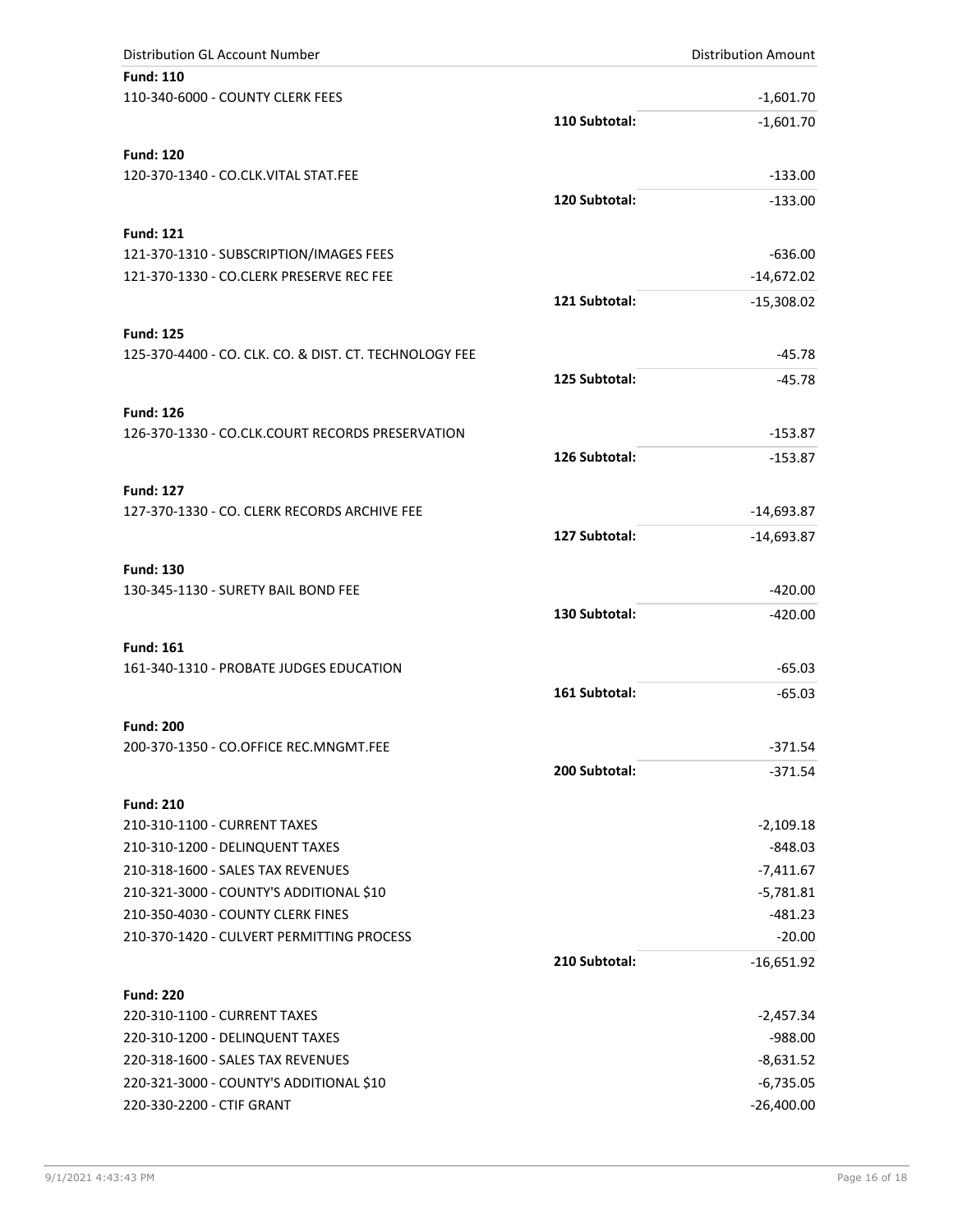| Distribution GL Account Number                            |               | <b>Distribution Amount</b> |
|-----------------------------------------------------------|---------------|----------------------------|
| 220-350-4030 - COUNTY CLERK FINES                         |               | $-560.57$                  |
| 220-370-1300 - REFUNDS & MISCELLANEOUS                    |               | $-28.64$                   |
| 220-370-1420 - CULVERT PERMITTING PROCESS                 |               | $-20.00$                   |
| 220-370-1450 - REIMBURSEMENT OF MATERIALS                 |               | $-23,470.00$               |
|                                                           | 220 Subtotal: | $-69,291.12$               |
|                                                           |               |                            |
| <b>Fund: 230</b>                                          |               |                            |
| 230-310-1100 - CURRENT TAXES                              |               | $-3,685.78$                |
| 230-310-1200 - DELINQUENT TAXES                           |               | $-1,481.91$                |
| 230-318-1600 - SALES TAX REVENUES                         |               | $-12,948.93$               |
| 230-321-3000 - COUNTY'S ADDITIONAL \$10                   |               | $-10,102.55$               |
| 230-350-4030 - COUNTY CLERK FINES                         |               | $-840.85$                  |
| 230-370-1300 - REFUNDS & MISCELLANEOUS                    |               | $-60.00$                   |
| 230-370-1420 - CULVERT PERMITTING PROCESS                 |               | $-20.00$                   |
| 230-370-1450 - REIMBURSEMENT OF MATERIALS                 |               | $-444.00$                  |
|                                                           | 230 Subtotal: | $-29,584.02$               |
| <b>Fund: 240</b>                                          |               |                            |
| 240-310-1100 - CURRENT TAXES                              |               | $-2,098.36$                |
| 240-310-1200 - DELINQUENT TAXES                           |               | $-843.67$                  |
| 240-318-1600 - SALES TAX REVENUES                         |               | $-7,372.00$                |
| 240-321-3000 - COUNTY'S ADDITIONAL \$10                   |               | -5,750.59                  |
| 240-350-4030 - COUNTY CLERK FINES                         |               | $-478.63$                  |
| 240-370-1300 - REFUNDS & MISCELLANEOUS                    |               | $-161.11$                  |
| 240-370-1310 - AUTOMOBILE INSURANCE LOSS PAYMENTS         |               | $-37,033.00$               |
| 240-370-1420 - CULVERT PERMITTING PROCESS                 |               | $-20.00$                   |
|                                                           | 240 Subtotal: | $-53,757.36$               |
|                                                           |               |                            |
| <b>Fund: 350</b>                                          |               |                            |
| 350-340-4030 - COUNTY CLERK FEES                          |               | $-538.51$                  |
|                                                           | 350 Subtotal: | $-538.51$                  |
|                                                           |               |                            |
| <b>Fund: 360</b><br>360-340-4750 - DISTRICT ATTORNEY FEES |               | $-5.00$                    |
| 360-370-1300 - REFUNDS & MISCELLANEOUS                    |               | $-84.03$                   |
|                                                           |               |                            |
|                                                           | 360 Subtotal: | $-89.03$                   |
| <b>Fund: 590</b>                                          |               |                            |
| 590-370-4250 - DRUG COURT FEE                             |               | -167.77                    |
| 590-370-4260 - SPECIALTY COURT                            |               | $-2.81$                    |
|                                                           | 590 Subtotal: | $-170.58$                  |
|                                                           |               |                            |
| <b>Fund: 600</b>                                          |               |                            |
| 600-310-1100 - CURRENT TAXES                              |               | -15,766.81                 |
| 600-310-1200 - DELINQUENT TAXES                           |               | $-5,824.06$                |
|                                                           | 600 Subtotal: | $-21,590.87$               |
| <b>Fund: 670</b>                                          |               |                            |
| 670-330-5100 - COURTHOUSE RESTORATION                     |               | $-316,461.71$              |
|                                                           | 670 Subtotal: | $-316,461.71$              |
|                                                           |               |                            |